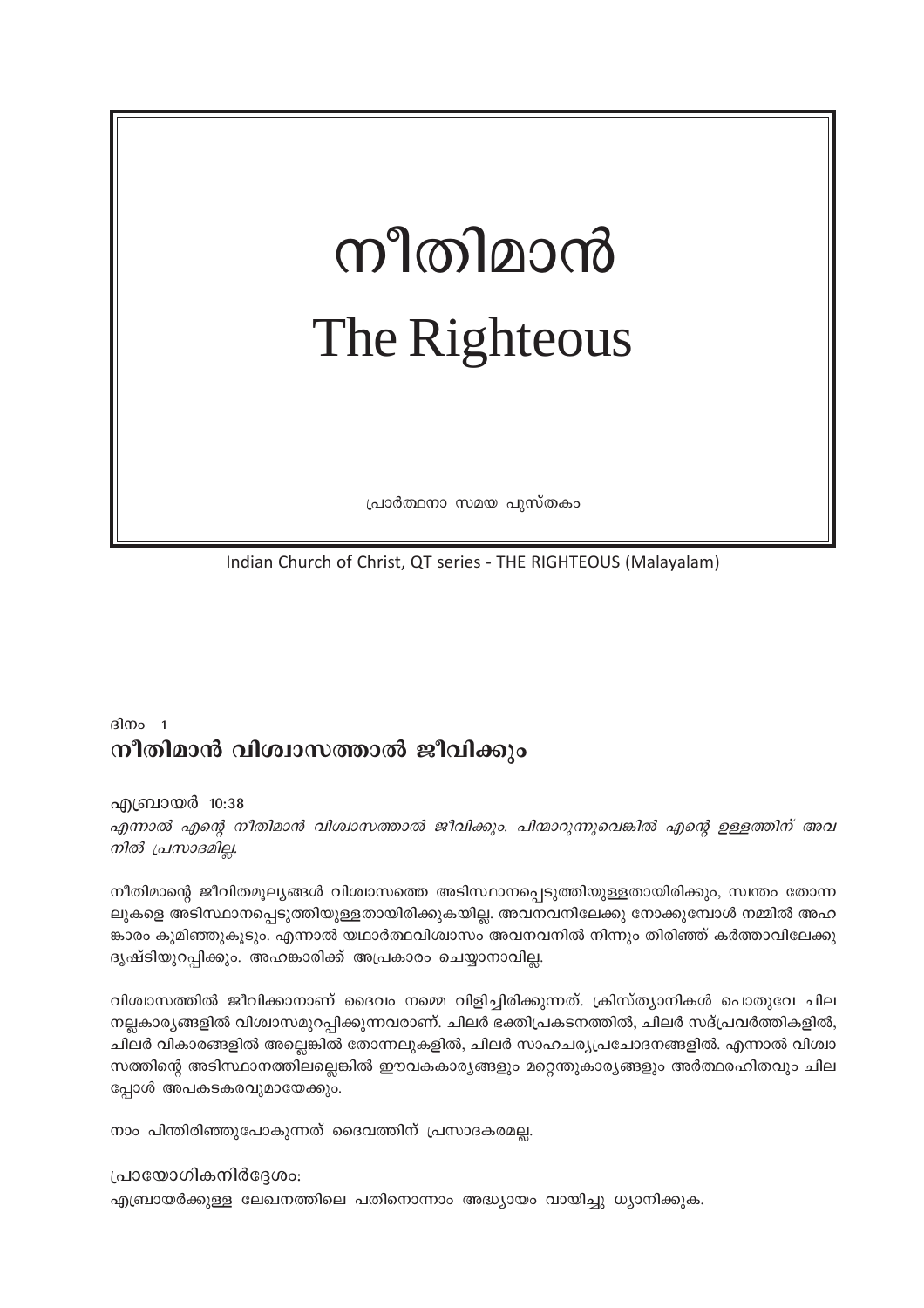### ദിനം 2 നീതിമാൻ പനപോലെ വളരും

#### സങ്കീർത്തനം 92:12 നീതിമാൻ പനപോലെ തഴയ്ക്കും; അവൻ ലബനോനിലെ ദേവദാരുപോലെ വളരും.

ദുഷ്ടർ അഭിവൃദ്ധിപ്രാപിക്കുന്നതിന് അവരുടേതായ ന്യായങ്ങളുണ്ട്. എന്നാൽ നീതിമാനായവൻ എക്കാ ലവും പൂത്തുലഞ്ഞുനിൽക്കുന്ന ഒരു പനമരംപോലെ തഴച്ചുവളരും. ഈ ലോകം നല്കുന്നത് തങ്ങൾക്കു ലഭിക്കാവുന്ന ഏറ്റവും വലിയകാര്യങ്ങളാണെന്ന് ദുഷ്ടരും, ഈ ലോകത്തിനു നല്കാൻ കഴിയുന്നത് തങ്ങൾക്കു ലഭിക്കാവുന്ന ഏറ്റവും മ്ലേച്ഛമായ കാര്യങ്ങളാണെന്ന് നീതിമാന്മാരും മനസ്സിലാക്കേണ്ടതുണ്ട്.

ശക്തിവിളിച്ചോതുന്ന ഒറ്റത്തടി ആകാശത്തിലേക്കുയർത്തി തലവിരിച്ചു നിൽക്കുന്ന പനമരം മരുഭൂമി യിലെ പരപ്പിലും വരൾച്ചയിലുംപോലും ശ്രേഷ്ടമായ ഒരു കാഴ്ചയാണ്. ദൈവമഹത്വത്തിലേക്കു തല യുയർത്തിനിൽക്കുന്ന നീതിമാനായ ഒരു വ്യക്തിയെയാണ് ഈ കാഴ്ചകാണുമ്പോൾ നമുക്ക് ഓർമ്മവരു ന്നത്. സകലതും അഗ്നിക്കായി ഒരുക്കിവച്ചിരിക്കുന്ന ഈ ലോകത്തിൽ ഏതു സാഹചര്യത്തിലും വ്യത്യ സ്തനായി നിലനിന്നുകൊണ്ട് ദൈവകൃപയാൽ ജീവിക്കുകയും മുന്നോട്ടു കുതിക്കുകയും ചെയ്യുന്ന ഒരു വനെ ഓർമ്മിപ്പിക്കുന്ന കാഴ്ച.

ലെബനോനിലെ ദേവദാരുവൃക്ഷങ്ങൾ അവയുടെ വലുപ്പത്തിനും ശക്തിക്കും ഈടിനും സൗന്ദര്യത്തിനും ഉപയോഗക്ഷമതയ്ക്കും പേരുകേട്ടവയാണ്. നീതിമാന്മാർക്കായി ദൈവം നല്കുന്ന അനുഗ്രഹങ്ങൾക്കും ഈ സദ്പേരുകൾ നന്നായി ചേരും.

#### പ്രായോഗികനിർദ്ദേശം:

ജീവിതത്തിൽ നിങ്ങൾ അഭിമുഖീകരിച്ച വിഷമഘട്ടങ്ങളിൽ നീതിയോടെ പ്രവർത്തിച്ചതിന്റെ ഫലമായി ദൈവം നിങ്ങളെ അനുഗ്രഹിച്ച അവസരങ്ങളെയെല്ലാം ഓർക്കുക. അവയെപ്രതി ദൈവത്തെ സ്തുതി ക്കുക.

#### ദിനം  $3$

# തങ്ങളുടെ വഴികളിൽ ഉറച്ചുനിൽക്കുന്ന നീതിമാന്മാർ

#### ഇയ്യോബ് 17:9

എങ്കിലും നീതിമാൻ തന്റെ വഴിയിൽ ഉറച്ചുനില്ക്കും; നിർമ്മലമായ കൈയുള്ളവൻ മേല്ക്കുമേൽ പ്രബ ലനായിത്തീരും.

നീതിമാന്മാരുടെ അന്തിമ വിജയത്തെക്കുറിച്ച് ഇയ്യോബിന്റെ സുനിശ്ചിതമായ പ്രസ്താവനയാണ് നാമി വിടെ കാണുന്നത്. താൻ അനുഭവിച്ച ദുർഘടങ്ങളിലും തന്റെ ദുരിതങ്ങളുടെ ഇരുട്ടിനെ കീറിമുറിക്കുന്ന വിശ്വാസമെന്ന പ്രകാശപിണരുകൾ നമുക്കിവിടെ കാണാനാകും.

നീതിമാൻ തന്റെ വഴികളിൽ ഇടറാതെ നിൽക്കുമ്പോൾ വിജയം തന്റെ ചെറുത്തുനില്പിനെ തേടിയെ ത്തും. നീണ്ടനാളുകൾ വിടാതെ പിന്തുടർന്നുവന്ന കൊടിയ സഹനങ്ങൾക്കൊടുവിൽ ഇയ്യോബിനും ഈ വിജയം അനുഭവിക്കാൻ കഴിഞ്ഞു.

ഈ വിജയം പടിപടിയായി വരുന്ന ഒന്നാണ്, കറപുരളാത്ത കരങ്ങൾ ഉള്ള ഒരുവൻ കരുത്തിൽനിന്നും കരുത്തിലേക്കു മുന്നേറുന്നതുപോലെ. ഇയ്യോബിന്റെ സാഹചര്യങ്ങൾ ഒറ്റരാത്രികൊണ്ട് മാറിയില്ല. സമ യാസമയങ്ങളിൾ പ്രചോദനവും വ്യക്തതയും ലഭ്യമായെങ്കിലും നീണ്ടുനിന്ന തന്റെ സഹനങ്ങളിൽക്കൂടി ദൈവത്തിന്റെ നടത്തിപ്പിന് അവൻ കീഴടങ്ങേണ്ടിയിരുന്നു.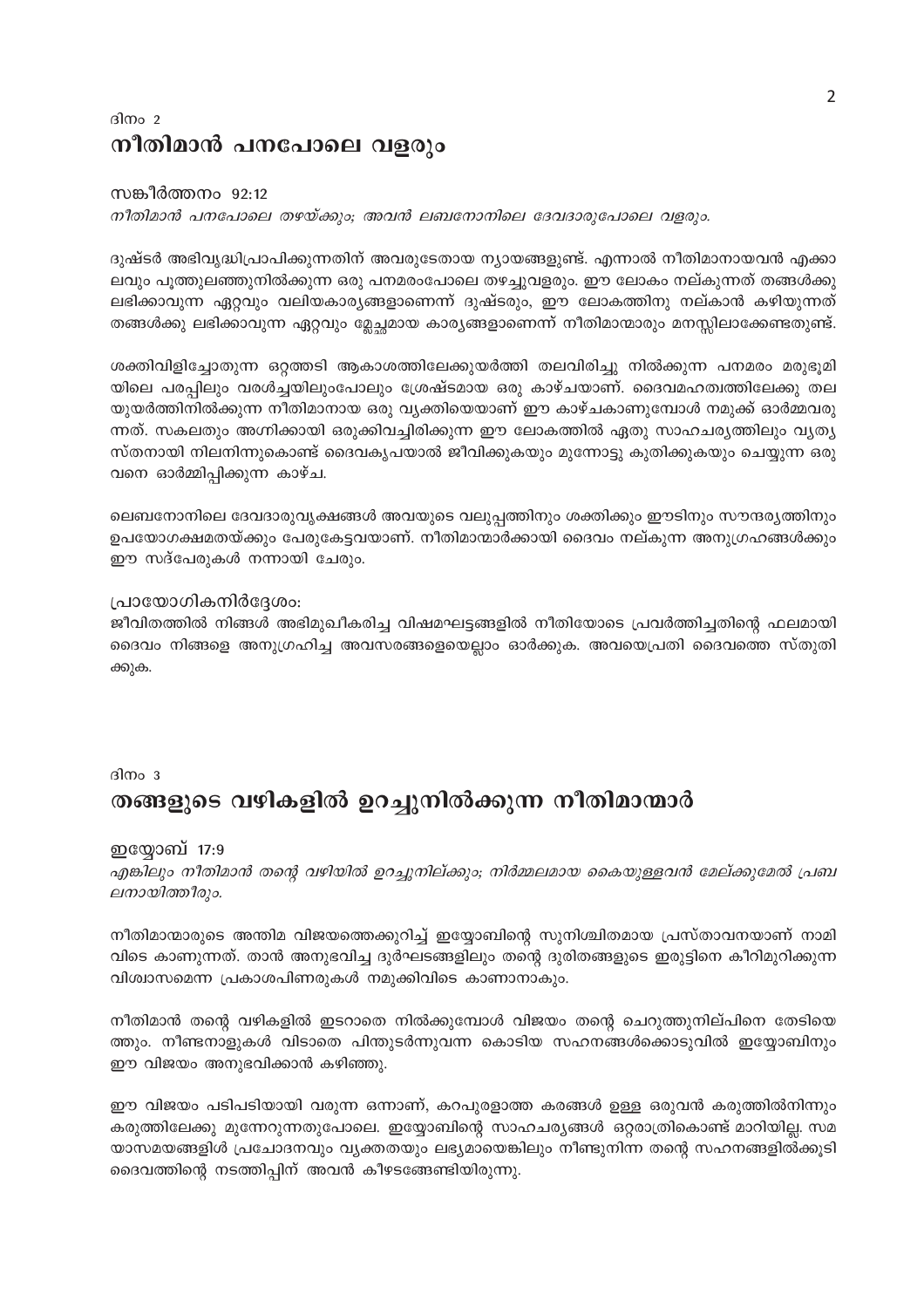#### പ്രായോഗികനിർദ്ദേശം:

നീതിമാനായ ഒരു വൃക്തിക്കുണ്ടാകേണ്ട അടിസ്ഥാന ബോധൃങ്ങൾ എന്തൊക്കെയാണെന്നാണ് നിങ്ങൾക്കു തോന്നുന്നത്? അവ എഴുതിവയ്ക്കുകയും അവയിലൂടെ ദൈവം നിങ്ങളെ ശക്തമായി നട ത്താൻ പ്രാർത്ഥിക്കുകയും ചെയ്യുക.

### ദിനം  $4$ നീതിമാനെക്കുറിച്ചുള്ള ഓർമ്മ

സദൃശവാക്യം 10:7 നീതിമാന്റെ ഓർമ്മ അനുഗ്രഹിക്കപ്പെട്ടത്, ദുഷ്ടന്റെ നാമമോ ദുഷിച്ചുപോകും.

ഈ ലോകത്തിന്റെ ഇതുവരെയുള്ള സ്ഥിതി പരിഗണിക്കുമ്പോൾ നാം എല്ലാവരും ജീവിക്കുന്നവർ എന്ന അവസ്ഥയിൽനിന്നും മാറി ഓർമ്മ എന്ന അവസ്ഥയിലേക്ക് എത്തിച്ചേരുമെന്ന് ഉറപ്പാണ്. ഈ ലോക ത്തിൽനിന്നും വിടവാങ്ങിപ്പോകുന്നവരെല്ലാംതന്നെ കുറച്ച് ഓർമ്മകൾ അവശേഷിപ്പിച്ചിട്ടാണ് പോകുന്ന ത്. ഓരോ മനുഷ്യരും എന്തായിരുന്നോ എന്നതിനെമാത്രം അടിസ്ഥാനപ്പെടുത്തിയാണ് അവനെക്കുറിച്ച് അവശേഷിക്കുന്ന ഓർമ്മകളും രൂപപ്പെടുന്നത്. അക്കൂട്ടത്തിൽ ക്ഷയിച്ചു പോകുന്ന ഓർമ്മകളുണ്ട്, മായ രുതെന്ന് നാം ആഗ്രഹിക്കുന്ന ഓർമ്മകൾ ഉണ്ട്, നമ്മെ ആനന്ദത്തിലേക്കു കൂട്ടിക്കൊണ്ടുപോകുന്ന ഓർമ്മ കളുമുണ്ട്.

ഒരാളുടെ ജീവിതം എത്രചെറുതായതായാലും തന്റെ കാലശേഷം ഈ ലോകത്തിൽ അവശേഷിക്കുന്ന വർക്ക് അനുഗ്രഹമായി മാറാനുള്ള ഓർമ്മകൾ സൃഷ്ടിക്കാനുള്ള സമയം അയാൾക്കുണ്ട്. തന്നെക്കുറി ച്ചുള്ള ഓർമ്മകൾ തന്റെ ചുറ്റുമുള്ളവർക്ക് അനുഗ്രഹത്തിന്റേതാകുമോ അതോ ലജ്ജയുടേതാകുമോ എന്നത് ഓരോരുത്തരും അവനവന്റെ ജീവിതകാലത്ത് തീരുമാനിക്കുന്ന കാര്യമാണ്.

#### പ്രായോഗികനിർദ്ദേശം:

നിങ്ങളുടെ ജീവിതവുമായി ചേർന്നുനിൽക്കുന്നവർ നിങ്ങളെക്കുറിച്ചു സംസാരിക്കുന്ന കാര്യങ്ങൾ എന്തൊ ക്കെയായിരിക്കും? നിങ്ങളുടെ ജീവിതം മറ്റള്ളവർക്ക് ഒരു അനുഗ്രഹമായി മാറുവാൻ എന്തൊക്കെ മാറ്റ ങ്ങളായിരിക്കണം നിങ്ങൾ വരുത്തേണ്ടത്? ഇക്കാര്യങ്ങൾക്കായി പ്രാർത്ഥിക്കുക.

# ദിനം 5 നീതിമാൻ വേരറ്റുപോവുകയില്ല

#### സദൃശവാക്യം 10:30

നീതിമാൻ ഒരു നാളും ഇളകിപ്പോവുകയില്ല. ദുഷ്ടനോ ദേശത്തു സ്ഥിരവാസമുണ്ടാകയില്ല.

ദൈവത്തിന്റെ നീതിമാന്മാർക്ക് അതിശയകരമായ ഒരു ഭാവി പ്രതീക്ഷിച്ചു ജീവിക്കാൻ കഴിയും, സുരക്ഷി തവും സുശക്തവുമായ ഒരു ഭാവിതന്നെയായിരിക്കുമത്. അവർസകലവിധത്തിലും ഞെരുക്കപ്പെട്ടാലും തകർന്നുപോവുകയില്ല, ആശങ്കാകുലരായാലും നിരാശരാവുകയില്ല, പീഡിപ്പിക്കപ്പെട്ടവരായാലും ഉപേ ക്ഷിക്കപ്പെട്ടവരാവുകയില്ല, അടിയേറ്റുവീണാലും നശിപ്പിക്കപ്പെട്ടവരാവുകയില്ല (2 കൊരിന്ത്യർ 4:8).

നീതിമാന്മാർ ദൈവസ്നേഹത്തിൽനിന്നും നീക്കപ്പെടുകയില്ല, ക്രിസ്തുവിന്റെ കരങ്ങളിൽനിന്നും വേർതി രിക്കപ്പെടുകയില്ല, ദൈവകുടുംബത്തിൽനിന്നും മാറ്റപ്പെടുകയില്ല. ക്രിസ്തുവിന്റെ സ്നേഹത്തിൽനിന്നും നമ്മെവേർപെടുത്താൻ ആർക്കുകഴിയും? ക്ളേശത്തിനോ കഷ്ടതയ്ക്കോ പീഡനത്തിനോ ക്ഷാമത്തിനോ നഗ്നതയ്ക്കോ അപകടത്തിനോ വാളിനോ അതുചെയ്യാനാകുമോ? (റോമാക്കാർ 8:35)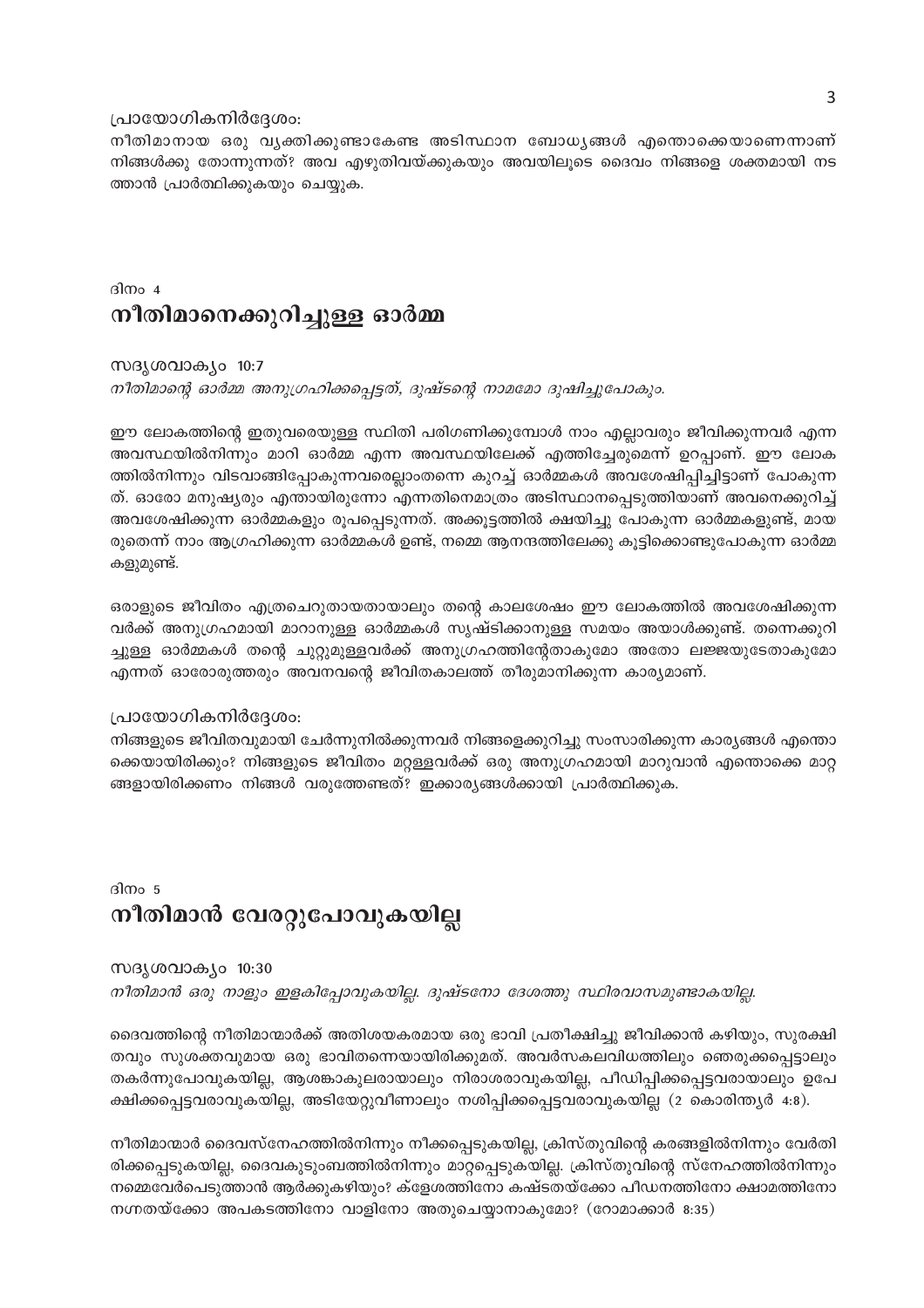#### പ്രായോഗികനിർദ്ദേശം:

നിങ്ങൾ കടന്നു പോകുന്ന സകല കഷ്ടതകളെയും/നിങ്ങൾ നേരിടുന്ന സകല പീഡനങ്ങളെയും ഓർത്തു പ്രാർത്ഥിക്കുക.

### ദിനം 6 ദൈവത്തിന്റെ ദൃഷ്ടി നീതിമാന്മാരുടെ മേലാണ്

#### 1 പത്രോസ് 3:12

കർത്താവിന്റെ കണ്ണു നീതിമാന്മാരുടെ മേൽ ഉണ്ട്. അവിടുത്തെ കാത് അവരുടെ പ്രാർത്ഥനകേൾക്കുന്നു. എന്നാൽ കർത്താവിന്റെ മുഖം അധർമ്മികൾക്കു പ്രതികൂലമായിരിക്കുന്നു.

നീതിമാനായ ഒരുവൃക്തി ദൈവത്തിന്റെ നോട്ടം സദാസമയവും ആകർഷിക്കപ്പെടുന്ന ഒരാളാണ്. അവൻ എവിടെയുണ്ടെങ്കിലും ദൈവത്തിന്റെ കാതുകൾ അവനെകേൾക്കാനായി കൂർപ്പിച്ചിരിക്കുന്നു. നീതിമാ നായ ഒരുവൻ സദാപ്രാർത്ഥിക്കുന്ന ഒരുവനുമാകയാൽ പ്രാർത്ഥന അവന്റെ ഹൃദയത്തിൽനിന്നും പുറ പ്പെടുമ്പോൾത്തന്നെ ദൈവത്തിന്റെ കാതുകളിലേക്കെത്തുന്നു.

ദൈവത്തിന്റെ ശ്രദ്ധയും പരിഗണനയും അവന്റെമേൽ സദാ പതിയുന്നുണ്ട്. ദൈവം അവനെ നിരന്തര മായി കാവൽ ചെയ്യുന്നു വഴിനടത്തുകയും ചെയ്യുന്നു.

യഹോവയുടെ കണ്ണ്, തന്നിൽ ഏകാഗ്രചിത്തരായവരെ ശക്തിയോടെ പിന്താങ്ങുന്നതിനുവേണ്ടി ഭൂതല ത്തിലുടനീളം സഞ്ചരിച്ചുകൊണ്ടിരിക്കുന്നു... (2 ദിനവൃത്താന്തം 16:9)

#### പ്രായോഗികനിർദ്ദേശം:

ദൈവത്തിനു നിങ്ങളുടെ മേൽ ഉള്ള നിതാന്തശ്രദ്ധയെ ഓർത്ത് ദൈവത്തോടു നന്ദിപറയുവാൻ സമയം കണ്ടെത്തുക. ദൈവം കൈക്കൊണ്ട നിങ്ങളുടെ പ്രാർത്ഥനകളെ ഓർത്തു ദൈവത്തെ സ്തുതിക്കുക.

# ദിനം 7 നീതിമാന്റെ പ്രാർത്ഥന ശക്തവും ഫലപ്രദവുമാണ്

#### യാക്കോബ് 5:16

ആകയാൽ നിങ്ങൾക്കു സൗഖ്യം ലഭിക്കേണ്ടതിന് അന്യോന്യം പാപങ്ങൾ ഏറ്റുപറഞ്ഞ് ഓരോരുത്തർക്കും വേണ്ടി മറ്റുള്ളവർ പ്രാർത്ഥിക്കണം. നീതിമാന്റെ പ്രാർത്ഥന ശക്തിയുള്ളതും ഫലിക്കുന്നതുമാകുന്നു.

സഭയിൽ എന്തെങ്കിലുമൊരു വിശേഷാൽ കാര്യം ചെയ്യാൻ ദൈവം തീരുമാനിക്കുമ്പോൾ അതിനായി ദൈവം ഒരുക്കുന്ന സഭാമക്കളെ കൃപയുടെയും കീഴ്വഴക്കത്തിന്റെയും ആത്മാവിനെ നല്കി അവൻ സജ്ജരാക്കുന്നു. ഒരു വൃക്തിയുടെ കാര്യത്തിലാണെങ്കിലും ദൈവം ആ വൃക്തിയെ ഇപ്രകാരം തന്നെ ഒരുക്കുന്നു.

പ്രാർത്ഥനയ്ക്ക് ദൈവം ഉത്തരം നല്കുമ്പോൾ നാം നമ്മുടെ വിശ്വാസത്തെ സജീവമാക്കേണ്ടതുണ്ട്, അങ്ങനെയാകുമ്പോൾ ദൈവാനുഗ്രഹം കൂടുതലായി നമ്മിലേക്കു വരും. ദൈവത്തിന്റെ സൗഖ്യദായക ശക്തിയുടെ സാന്നിദ്ധ്യം ഉറപ്പുവരുത്തുന്ന സംഗതിയാണ് പ്രാർത്ഥനയുടെ ആത്മാവ്. നീണ്ട പ്രാർത്ഥന കൾ ദൈവീക സാന്നിദ്ധ്യത്തിന്റെ ഉറപ്പൊന്നും നല്കുന്നില്ലതാനും.

#### പ്രായോഗികനിർദ്ദേശം:

നിങ്ങളുടെ ജീവിതത്തെക്കുറിച്ച് വേറെ ഒരാളുമായി പങ്കുവയ്ക്കുക, അയാളുമൊത്തു പ്രാർത്ഥിക്കുക.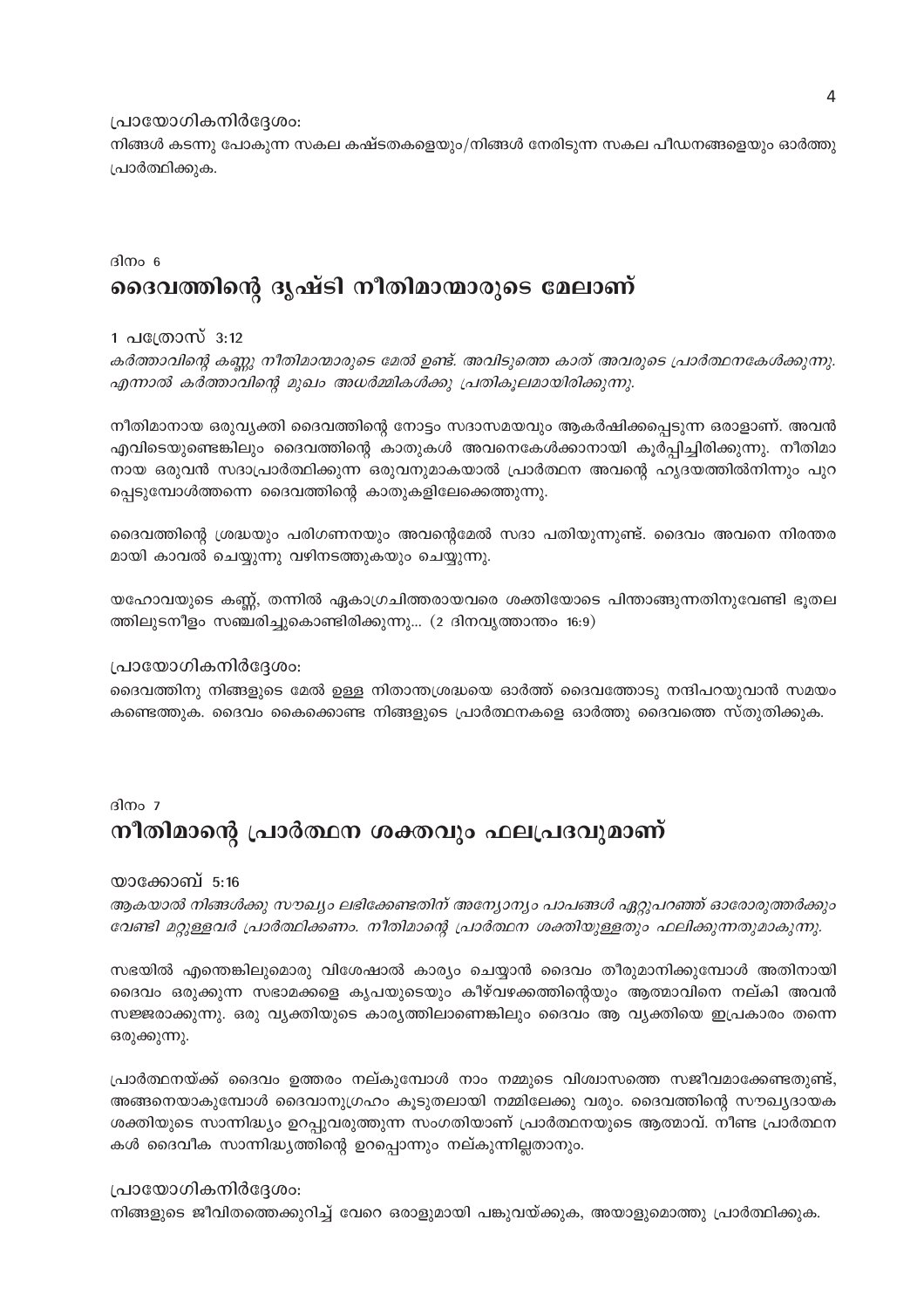# ദിനം 8 തിന്മയിൽ അകപ്പെടാതിരിക്കാനായി നീതിമാന്മാരെ എടുത്തുകൊ ണ്ടുപോകുന്നു

#### ഏശയ്യ 57:1

നീതിമാൻ നശിക്കുന്നു; ആരും അതു കൂട്ടാക്കുന്നില്ല. ഭക്തന്മാർ എടുക്കപ്പെടുന്നു; വരുവാനുള്ള ദോഷ ത്തിൽനിന്ന് നീതിമാൻ എടുത്തുമാറ്റപ്പെടുമെന്ന് ആരും ഗ്രഹിക്കുന്നില്ല.

യഹൂദാദേശത്തെ നായകർക്കുള്ള തന്റെശകാരം മുൻ അദ്ധ്യായത്തിൽ തുടങ്ങിയതാണ്, ഈ അദ്ധ്യാ യത്തിലാകട്ടെ ദൈവം നീതിമാന്മാർക്കെതിരെയുള്ള പീഡനത്തെക്കുറിച്ചു സംസാരിക്കുന്നു. യഹൂദാദേ ശത്തെ ദുഷ്ടനായകർ നീതിമാന്മാരെ അവഗണിക്കുകയും പീഡിപ്പിക്കുകയും ചെയ്തിരുന്നെങ്കിലും ദൈവ ത്തിന് അവരെക്കുറിച്ചു കരുതലുണ്ടായിരുന്നു. നീതിമാന്മാരായവർ എടുത്തുമാറ്റപ്പെടുകയോ നശിക്കുക യോചെയ്തപ്പോൾ ദൈവം അത് അവർക്ക് അനുഗ്രഹമായി തീർത്തു. തിന്മയിൽ അകപ്പെടാതെ അവരെ സമാധാനത്തിലേക്കു പ്രവേശിപ്പിച്ചു.

ദൈവീകരായവർ ശാന്തിയിലേക്കും വിശ്രമത്തിലേക്കും പ്രവേശിച്ചപ്പോൾ ദൈവീകരല്ലാത്തവർ യുദ്ധത ടവുകാരായി ശത്രുരാജ്യത്തേക്കു കടത്തിക്കൊണ്ടുപോകപ്പെട്ടു. കുറേപ്പേർ വധിക്കപ്പെടുകയും ചെയ്തു.

തന്റെ വിശുദ്ധന്മാരുടെ മരണം യഹോവയുടെ ദൃഷ്ടിയിൽ വിലയേറിയതാകുന്നു (സങ്കീർത്തനം 116:15).

#### പ്രായോഗികനിർദ്ദേശം:

ഇന്നത്തെ പ്രാർത്ഥനയിൽ നീതിക്കായി പീഡിപ്പിക്കപ്പെട്ടവരും വധിക്കപ്പെട്ടവരുമായ ദൈവമക്കളെ ഓർക്കു ക.

# ദിനം 9 നീതിമാന്മാർക്ക് അനേകം യാതനകൾ ഉണ്ടാകാം

സങ്കീർത്തനം 34:19

നീതിമാന് പല യാതനകളും സഹിക്കേണ്ടി വരാം; എങ്കിലും അവയെല്ലാറ്റിൽനിന്നും യഹോവ അവനെ രക്ഷിക്കുന്നു.

വിശ്വാസത്തോടും അനുസരണയോടും കൂടിയ ജീവിതം ഒരു ദൈവപൈതലിനെ പ്രയാസങ്ങളിൽനിന്നും മാറ്റിനിറുത്തുന്നില്ല. എന്നാൽ കഷ്ടതയിലും നാം ദൈവത്തിൽ ആശ്രയിക്കുകയും ദൈവത്തെവിളിച്ച് അപേക്ഷിക്കുകയും ചെയ്താൽ ദൈവം പ്രയാസങ്ങളിൽ നമ്മെ കാണുകയും അവയെ നമുക്ക് ഒരു അനുഗ്രഹമാക്കി മാറ്റുകയും ചെയ്യും.

നമ്മുടെ ഹൃദയം തകർന്നും ആത്മാവു നുറുങ്ങിയുമിരിക്കുമ്പോൾ ദൈവം നമ്മുടെ അരികത്തുതന്നെ ഉണ്ട് എന്നതാണ് ദൈവം നല്കുന്ന ഉറപ്പ്, നമുക്ക് അത് അനുഭവഭേദ്യമായില്ലെങ്കിൽകൂടി. ഇതൊരു വാസ്തവമാണ്, വ്യവസ്ഥകൾകൂട്ടിച്ചേർത്തു നിർമ്മിച്ച ഒരു വാഗ്ദാനമല്ല. നീതിക്കുവേണ്ടി പീഡിപ്പിക്ക പ്പെടുന്നവർ അനുഗ്രഹീതർ; സ്വർഗ്ഗരാജ്യം അവർക്കുള്ളതാണ് (മത്തായി 5:10).

#### പ്രായോഗികനിർദ്ദേശം:

ഇന്നു നിങ്ങളുടെ ഹൃദയത്തെ ബാധിച്ചിട്ടുള്ള പ്രയാസങ്ങൾ എന്തൊക്കെയാണ്? ഈ പ്രയാസങ്ങളിലൂടെ ദൈവം നിറവേറ്റാൻ ഉദ്ദേശിക്കുന്ന കാര്യങ്ങൾ എന്തൊക്കെയായിരിക്കും? ദൈവഹിതത്തിനു കീഴ്വഴ ങ്ങുന്ന ഒരു ഹൃദയം നിങ്ങളിലുണ്ടാകുവാനായി പ്രാർത്ഥിക്കുക.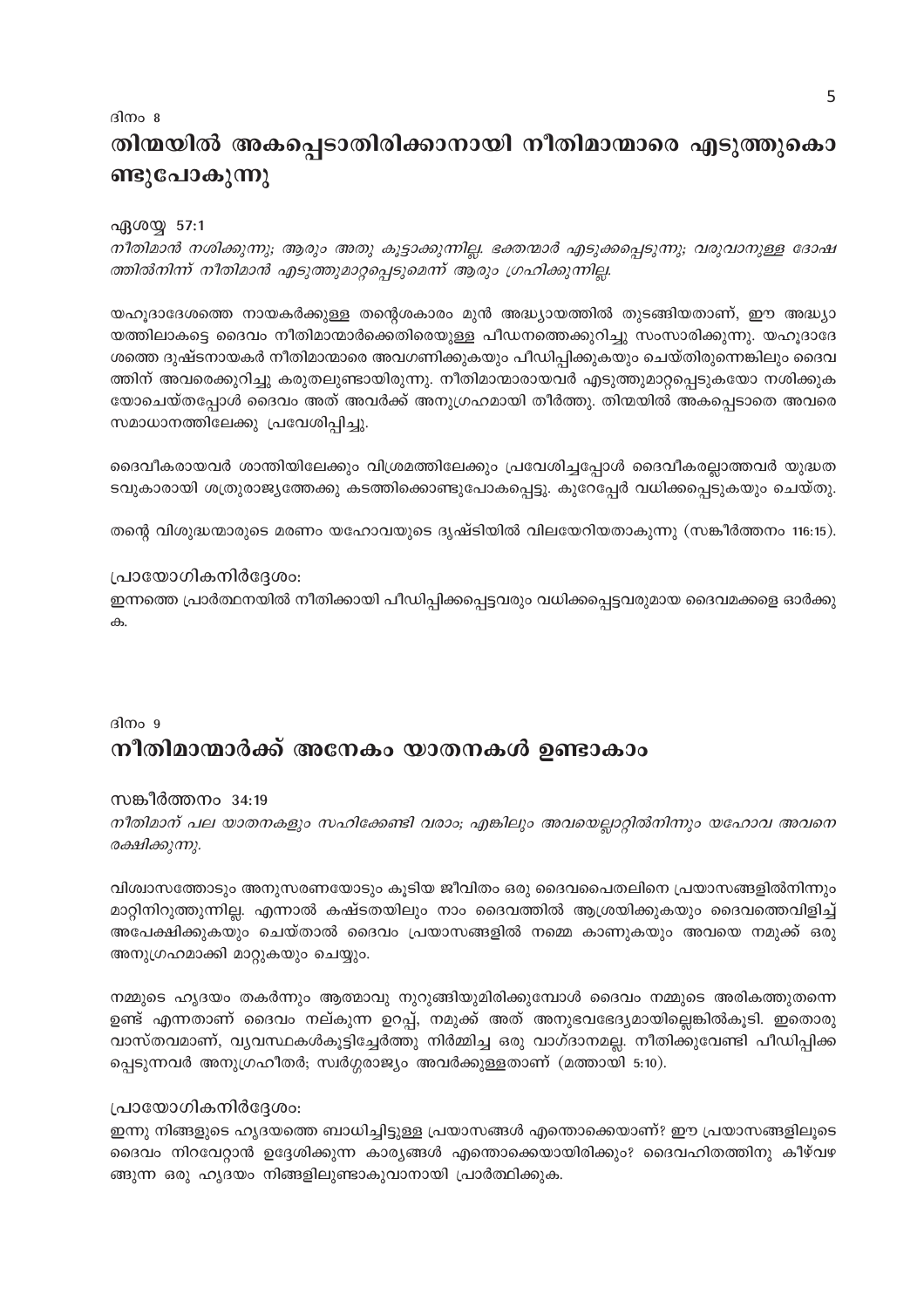# ദിനം  $10$ നീതിമാന്റെ ഭവനത്തിൽ വലിയനിധിയുണ്ട്

#### സദൃശവാക്യം 15:6

നീതിമാന്റെ വീട്ടിൽ വളരെ നിക്ഷേപങ്ങൾ ഉണ്ട്; ദുഷ്ടന്റെ ധനമോ അനർത്ഥകരം.

ഭൗതീകനിധിയെക്കുറിച്ചുമാത്രമല്ല ഇവിടെ സംസാരിക്കുന്നത്, ശ്രേഷ്ടമായ നിധി ആത്മീകമായ നിധിത ന്നെയാണ്. നീതിമാനായ ഏതൊരാളും ധനവാനായ ഒരുവൻതന്നെയാണ്, ഭൗതീകവസ്തുക്കളുടെ ഏറ്റ ക്കുറച്ചിലുകൾ കൂടുതലായാലും കുറവായാലും.

ദുഷ്ടരായ ആളുകളുടെ സമ്പാദ്യംപോലും പ്രശ്നകാരണമായ കാര്യമാണ്. നിധിയായി അവർക്കു വർദ്ധി ക്കുന്നത് ദുർഘടങ്ങൾ മാത്രമാണ്. വരുമാനം വലുതായേക്കാം എന്നാൽ അതു കൂടെകൊണ്ടുവരുന്ന പ്രയാസങ്ങളും വലുതുതന്നെയായിരിക്കും.

#### പ്രായോഗികനിർദ്ദേശം:

നിങ്ങൾ ശ്രദ്ധകേന്ദ്രീകരിക്കുന്ന നിധി ഏതാണ്? നിങ്ങൾക്കു സംഭരിച്ചുവയ്ക്കാൻ കഴിയുന്ന ചില ആത്മീക നിധികൾ ഏതാണ്? എപ്രകാരം നമുക്കതു നേടാനാകും?

#### ദിനം  $11$

# നീതിമാൻ ദരിദ്രർക്കു നീതിനടപ്പാകുന്നതിനെക്കുറിച്ച് കരുതുന്നു

#### സദൃശവാക്യം 29:7

നീതിമാൻ ദരിദ്രന്റെ അവകാശങ്ങളെപ്പറ്റി കരുതലുള്ളവനാണ്; ദുഷ്ടനോ അതൊന്നും ചിന്തിക്കുന്നില്ല.

നീതിമാനായ വ്യക്തിയുടെ ഒരു അടയാളം അയാൾ എത്രമാത്രം ദരിദ്രരെ കരുതുന്നു എന്നുള്ളതാണ്. ദരിദ്രരോടു സഹതാപം തോന്നുകമാത്രമല്ല ഇത്, അവരുടെ അവകാശങ്ങളെ പരിഗണിക്കുന്നതുകൂടി യാണ്. പ്രവർത്തികളിൽ എത്തിച്ചേരുന്ന നീതിപൂവർവ്വകമായ ഒരു ചിന്തയാണിത്.

ദുഷ്ടരായ ആളുകൾ ദൈവത്തിന്റെ ജ്ഞാനത്തെ ചോദ്യംചെയ്യുന്നവരാകയാൽ ഇതുപോലുള്ള കരു തലിനെക്കുറിച്ചു ചിന്തിക്കാൻ പോലും കഴിയാത്തവരാണ്. അവരുടെ താത്പര്യങ്ങളെ സംരക്ഷിക്കുന്ന കാര്യങ്ങൾ അല്ലാത്തതിനാലാണ് അവർക്കിതുമനസ്സിലാക്കാൻ കഴിയാതെവരുന്നത്. ഈ തിരിച്ചറിവില്ലാ യ്മയും ശ്രദ്ധയില്ലായ്മയും ബുദ്ധിപരമായ ഒരു കഴിവുകേടല്ല, മറിച്ച് തങ്ങളിലുള്ള ദുഷ്ടതയുടെ വർദ്ധ നയാണ്.

പ്രായോഗികനിർദ്ദേശം: ദരിദ്രരെ കരുതുന്നതിനായി പദ്ധതി ആവിഷ്കരിക്കുക.

 $\frac{\text{d}}{\text{d}}$  12

# നീതിമാൻ ആഗ്രഹിക്കുന്നത് നിറവേറിക്കിട്ടും

സദൃശവാക്യം 10:24 ദുഷ്ടൻ ഭയപ്പെടുന്നത് അവനു ഭവിക്കും, നീതിമാന്റെ ആഗ്രഹമോ സാധിക്കും.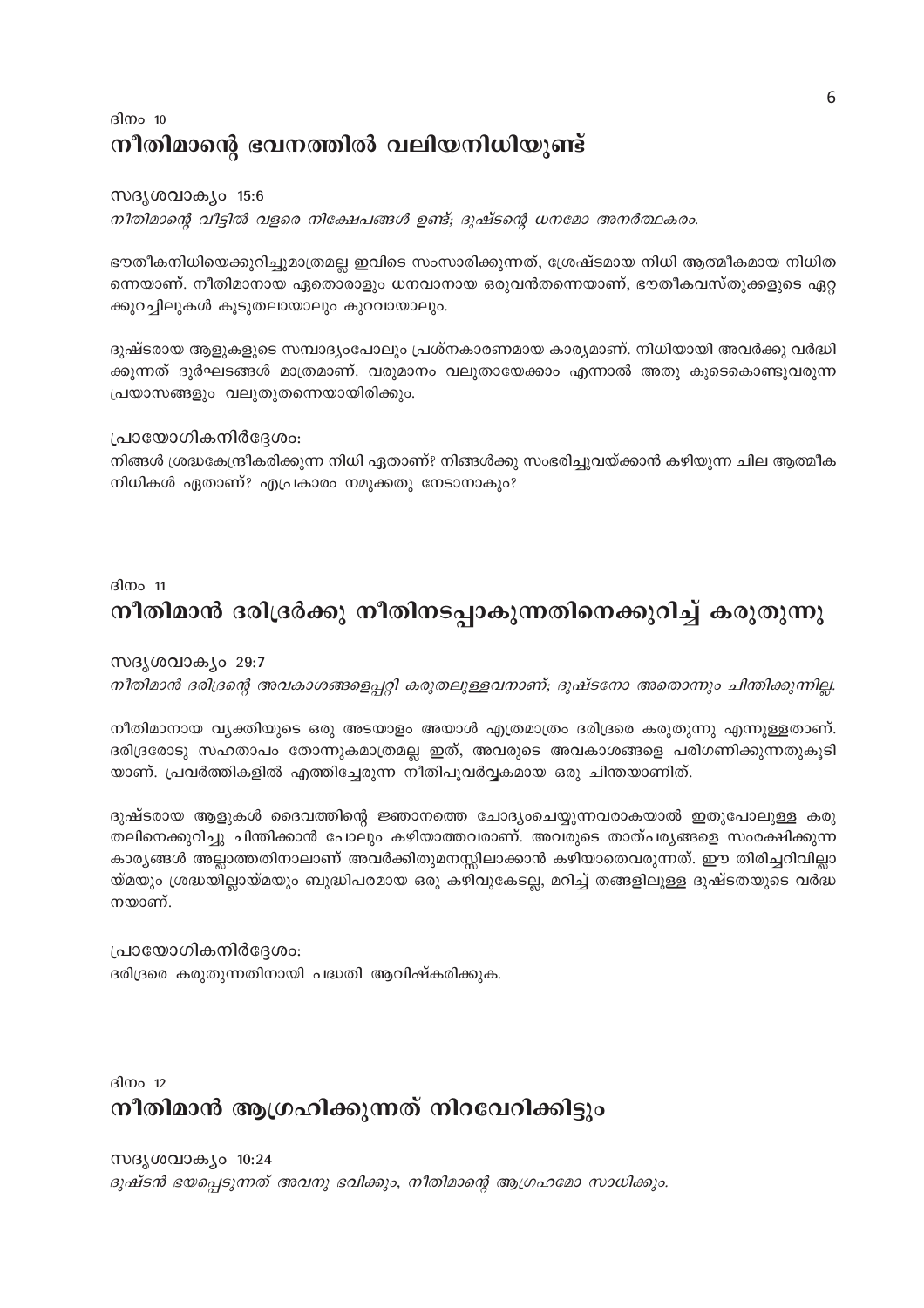നീതിമാന്മാരല്ലാത്തവർ തങ്ങളുടെ പ്രവർത്തിയുടെ ശരിയില്ലായ്മയെക്കുറിച്ച് ബോധവാന്മാരാണ്, കണ ക്കുകൊടുക്കേണ്ട ഒരു ദിവസം വന്നുചേരുമെന്നും അവർക്കു ബോധ്യമുണ്ട്. ആകയാൽ അവർ ഭീതി യിൽ ജീവിക്കുന്നു, അവർ ഭയപ്പെടുന്ന കാര്യങ്ങൾ അവർക്കു വന്നുഭവിക്കുകയും ചെയ്യുന്നു.

എന്താണുതങ്ങൾക്കു വരാൻ പോകുന്നത് എന്ന ചിന്ത നീതിമാന്മായ ആളുകൾക്കുമുണ്ട്, എന്നാൽ അതു പ്രത്യാശാ നിർഭരവും പ്രതീക്ഷനല്കുന്നതുമായ ചിന്തകളാണ്. അവരുടെ ദൈവീകചിന്തകൾക്കു തക്ക പ്രതിഫലം ലഭിക്കുകയും ചെയ്യും. നീതിമാന്റെ ആഗ്രഹം നന്മയിലേ അവസാനിക്കൂ. ദുഷ്ടന്റെ പ്രതീ ക്ഷയോ ക്രോധത്തിൽ കലാശിക്കും (സദൃശവാക്യം 11:23).

#### പ്രായോഗികനിർദ്ദേശം:

നിങ്ങളുടെ ഹൃദയാഭിലാഷങ്ങൾ എഴുതിവയ്ക്കുക, അവയിലൂടെ പ്രാർത്ഥിക്കുക.

# ദിനം  $13$ നീതിമാൻ പരമാർത്ഥതയില്ലാത്തവനെ വെറുക്കുന്നു

#### സദൃശവാകൃം 29:27 നീതിമാനു കപടൻ വെറുപ്പ്; കപടൻ നീതിമാനെയും വെറുക്കുന്നു.

സത്യസന്ധതയില്ലായ്മയെ വെറുക്കാൻ നമുക്കാകണമെങ്കിൽ നാം നീതിമാനാകേണ്ടതുണ്ട്. നീതിമാനാ കകൊണ്ട് നാം വെറുക്കപ്പെടുന്നുവെങ്കിൽ നമ്മെ വെറുക്കുന്നവർ നീതിമാന്മാരല്ല.

നീതിമാനായവൻ ദുഷ്ടതയെ വെറുക്കുന്നു, ദുഷ്ടതപ്രവർത്തിക്കുന്നവരുടെ നീചആത്മാവിനുമുന്നിൽ നിൽക്കാൻ അവർ ആഗ്രഹിക്കുന്നില്ല. ദുഷ്ടതപ്രവർത്തിക്കുന്നവരെയും അവരുടെ പ്രവർത്തികളെയും ഒരേപോലെ നീതിമാൻ വെറുക്കുന്നു. അതുപോലെതന്നെ ദുഷ്ടർ നീതിമാനായവനെയും അവരുടെ നീതിപ്രവർത്തികളെയും ഒരേപോലെ വെറുക്കുന്നു.

ഒരു വൈദ്യൻ രോഗത്തെവെറുക്കുന്നുവെങ്കിലും രോഗിയെ വീണ്ടെടുക്കുവാനായി അവനെ ശുശ്രൂഷി ക്കുന്നതുപോലെ, നീതിമാൻ ദുഷ്ടന്റെ ദുഷ്ടഹൃദയത്തെയും ദുഷ്പ്രവർത്തികളെയും പരിപൂർണ്ണമായി വെറുക്കുന്നു.

#### പ്രായോഗികനിർദ്ദേശം:

ശരിയായതു പ്രവർത്തിക്കാത്ത ആരെയെങ്കിലും നിങ്ങൾക്കറിയാമോ? ആ വ്യക്തിയെ സഹായിക്കാനും നീതിയിലേക്കു നയിക്കാനും കുറച്ചു സമയം കണ്ടെത്തുക.

# ദിനം 14 നീതിമാൻ ജ്ഞാനത്തിലൂടെ രക്ഷപെടുന്നു

#### സദൃശവാക്യം 11:9

വഷളൻ തന്റെ നാവുകൊണ്ട് അയല്ക്കാരനെ നശിപ്പിക്കുന്നു, എന്നാൽ നീതിമാൻ പരിജ്ഞാനത്താൽ രക്ഷപ്രാപിക്കുന്നു.

കപടഭക്തന്റെ ഒരു ലക്ഷണമെന്നത് അവൻ തന്റെ വാക്കുകളാൽ മറ്റുള്ളവരെ നശിപ്പിക്കുന്നു എന്നതാണ്. സ്നേഹം മറ്റുള്ളവരെ ഉയർത്തുന്നതിലാണ് ശ്രദ്ധയൂന്നുന്നത് നശിപ്പിക്കുന്നതിലല്ല.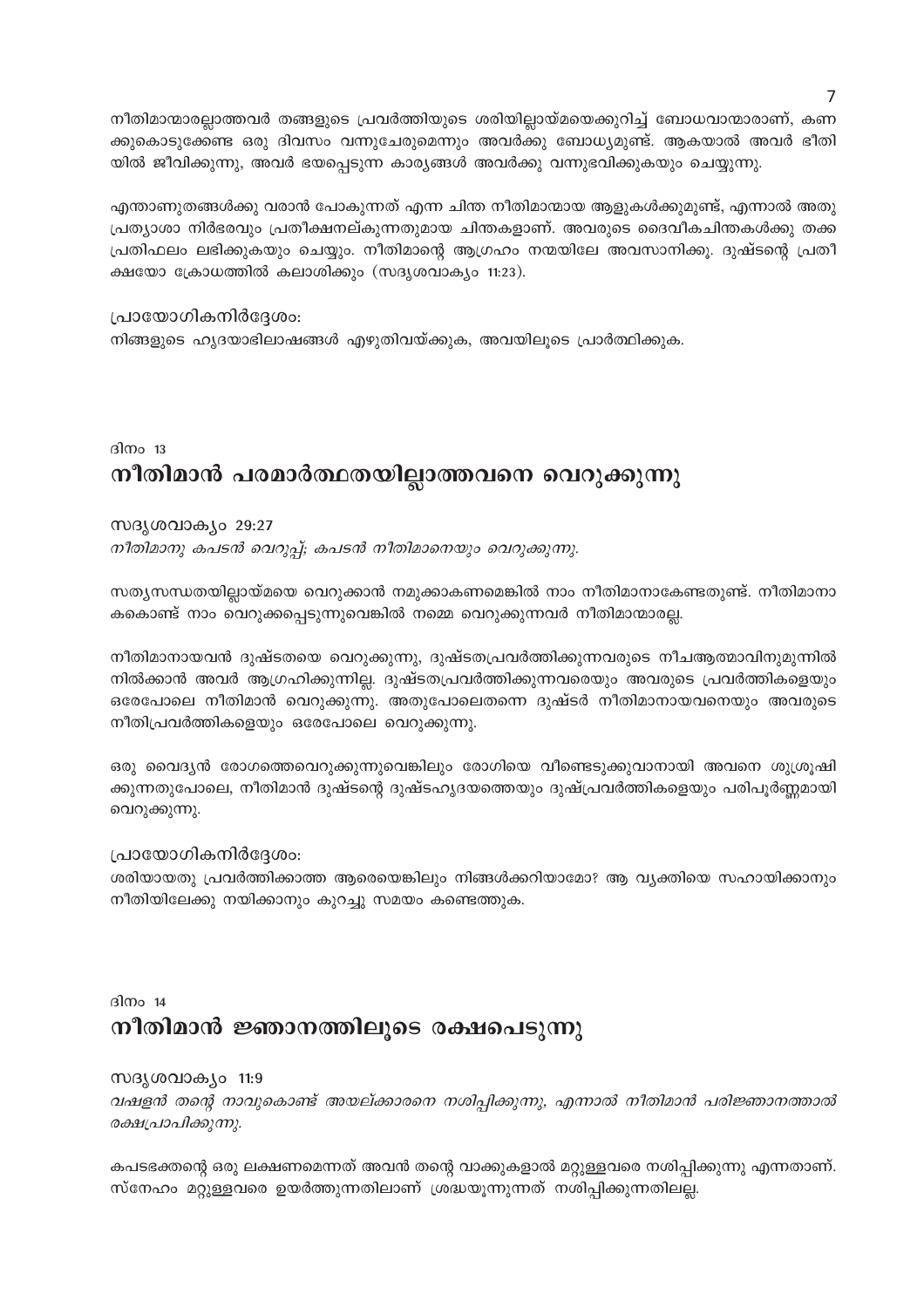തങ്ങളുടെ അറിവിനാൽ ദൈവം നീതിമാനായവനെ വിടുവിക്കുന്നു, അത് ജ്ഞാനത്തിന്റെ കാര്യത്തിലാ യാലും ദൈവവുമായുള്ള ബന്ധത്തിന്റെ കാര്യത്തിലായാലും സത്യമാണ്.

ആരെങ്കിലും തന്നെത്തന്നേ ഭക്തൻ എന്നു കരുതുകയും അതെസമയം തന്റെ നാവിനു കടിഞ്ഞാൺ ഇടാതിരിക്കുകയും ചെയ്യുന്നുവെങ്കിൽ അയാൾ ഹൃദയത്തെ വഞ്ചിക്കുകയാണ്; അയാളുടെ ഭക്തി നിഷ്പ്ര യോജനമത്രേ (യാക്കോബ് 1:26).

#### പ്രായോഗികനിർദ്ദേശം:

നിങ്ങളുടെ വാക്കുകളാൽ ആരെയെങ്കിലും അടുത്തിടെ മുറിപ്പെടുത്തിയുണ്ടെങ്കിൽ അവരുടെ അടുത്തു പോയി രമൃതയിലാകുക.

ദിനം  $14$ നീതിമാനായവർ തൃപ്തമായ ഹൃദയത്തോടെ ഭക്ഷിക്കുന്നു

#### സദൃശവാക്യം 13:25

നീതിമാൻ തൃപ്തിയാവോളം ഭക്ഷിക്കുന്നു; ദുഷ്ടന്റെ വിശപ്പു തീരില്ല.

ജീവിക്കാൻ മതിയായ വക നീതിമാനുനല്കി ദൈവം അവനെ അനുഗ്രഹിക്കുന്നു, നീതിമാൻ അവനുള്ള തിൽ തൃപ്തിപ്പെടുകയും ചെയ്യുന്നു. അവൻ തനിക്കുള്ളവ ശ്രദ്ധയോടെ ഉപയോഗിക്കുന്നു. അവനു മതി യാകുവോളം ഉണ്ട് അവൻ അതു തൃപ്തിയോടെ ഭക്ഷിക്കുന്നു; എന്നാൽ അവൻ ഭക്ഷണം പാഴും പ്രക ടനവും ആക്കുന്നില്ല.

എന്നാൽ ദുഷ്ടനായവൻ ആത്മീകഭക്ഷണം ആഗ്രഹിച്ചാലും തൃപ്തിയാകുവോളം ലഭിക്കുന്നില്ല, മിക്ക വാറും സമയങ്ങളിൽ ആഗ്രഹവുമില്ല. എന്നാൽ വയറിനുവേണ്ട ഭക്ഷണം വേണ്ടതിലുമധികം ഉണ്ടെ ങ്കിലും അതുകൊണ്ടൊന്നും തന്റെ വിശപ്പുശമിക്കുന്നില്ല. ഭക്ഷണം കഴിച്ച് തൃപ്തിവരുത്തുവാനുള്ള ഹൃദ യവും അവനില്ല.

#### പ്രായോഗികനിർദ്ദേശം:

ഭക്ഷണം കഴിക്കുമ്പോഴെല്ലാം, ദൈവം നിങ്ങളെ ഭക്ഷണത്താൽ അനുഗ്രഹിച്ചതിനെ പ്രതി ദൈവത്തെ ഓർത്ത് നന്ദിപറയുക.

# ദിനം  $16$ നീതിമാന്റെ വേര് പുഷ്ടിയാർജ്ജിക്കുന്നു

സദൃശവാകൃം 12:12

ദോഷികളുടെ കൊള്ളമുതൽ ദുഷ്ടൻ ആഗ്രഹിക്കുന്നു. നീതിമാന്റെ വേരോ ഫലം കായ്ക്കുന്നു.

മറ്റുള്ളവർക്കുള്ളതിനെ അനർഹമായ രീതിയിൽ മോഹിക്കുന്നത് ദുഷ്ടരുടെ രീതിയാണ്, അതു ദുഷ്ട മനുഷ്യരുടെ മുതലാണെങ്കിൽപോലും. ദുഷ്ടരായ ആളുകളുടെ ദുരാലോചനകളെയും ദുർമാർഗ്ഗങ്ങളെയും ഇതുവഴി ഇവർ സ്വന്തമാക്കാൻ ആഗ്രഹിക്കുന്നു.

എന്നാൽ ദൈവമക്കളെ സംബന്ധിച്ച് ദുഷ്ടരായ ആളുകളുടെ വലിയ നേട്ടങ്ങളെ കൊതിയോടെ നോക്കേണ്ട ആവശ്യമില്ല. കാരണം അവർ ഫലം കായ്ക്കുന്ന വൃക്ഷങ്ങളാണ്. ഈ ഫലമാകട്ടെ അവ രുടെ സ്വന്തം വേരിൽനിന്നുമാണ് പുറപ്പെട്ടുവരുന്നത്, അവരെന്തായിരിക്കുന്നോ അതിൽനിന്ന്.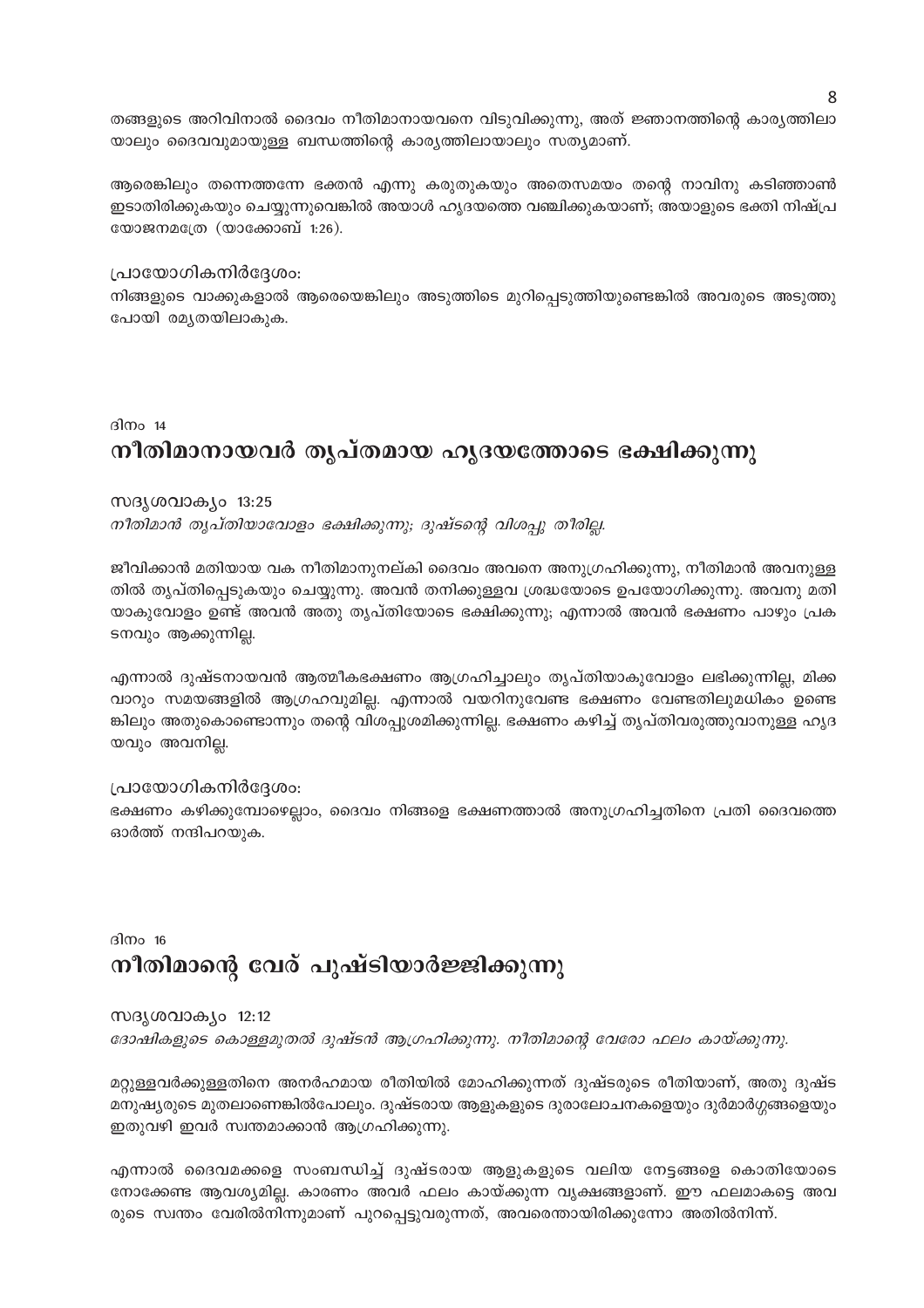അദ്ദേഹത്തിന്റെ കാലത്ത് നീതിമാന്മാർ അഭിവൃദ്ധിപ്രാപിക്കും; ചന്ദ്രൻ ഉള്ളിടത്തോളം ഐശ്വര്യസമൃദ്ധി യുണ്ടാകും (സങ്കീർത്തനം 72:7).

പ്രായോഗികനിർദ്ദേശം: നിങ്ങളുടെ അനുഗ്രഹങ്ങൾ മറ്റാരെങ്കിലുമായി പങ്കുവയ്ക്കുക/ആർക്കെങ്കിലും ഒരു സമ്മാനം നല്കുക.

# ദിനം  $17$ നീതിമാൻ ഉദാരമായി ദാനം ചെയ്യുന്നു

സങ്കീർത്തനം 37:21

ദുഷ്ടന്മാർ വായ്പ വാങ്ങുന്നു; തിരികെ കൊടുക്കുന്നില്ല; നീതിമാന്മാരോ ഔദാര്യമായി ദാനം ചെയ്യു  $m<sub>l</sub>$ .

ദുഷ്ടരായ ആളുകൾ വാങ്ങിക്കുന്നവർ മാത്രമാണ്, അവർ കടം വാങ്ങിക്കുന്നു എന്നാൽ തിരിച്ചു കൊടുക്കു ന്നില്ല. തിരിച്ചുകൊടുക്കാത്തത് അവനു മനസ്സില്ലാത്തതിനാലല്ല, മറിച്ച് അവനതു കഴിയാത്തതിനാലാണ്. ആഗ്രഹങ്ങൾ ദുർവ്യയത്തിലേക്കു വഴിതെളിക്കുന്നു, ദുർവ്യയം കടം പെരുകുന്നതിലേക്കു വഴിയൊരു ക്കുന്നു. അപ്രകാരം ദുഷ്ടരായവർ ജീവിതത്തിലേക്കു ദാരിദ്ര്യം വിളിച്ചുവരുത്തുന്നു.

നീതിയായവർ നല്കുന്നവരാണ്. അവർ കരുണകാണിക്കുന്നു. കയ്യയച്ചു നല്കുന്നവരാകയാൽ അവർ അഭിവൃദ്ധിപ്രാപിക്കുകയും ചെയ്യുന്നു. കടം വാങ്ങിക്കേണ്ടിവരുന്നില്ല പകരം അവർ കടം നല്കുന്നവരാ യിരിക്കുന്നു. ഒരു നല്ലമനുഷ്യനു സാദ്ധ്യമായ രീതിയിലെല്ലാം അയാൾ മറ്റുള്ളവരുടെ ആവശ്യങ്ങൾക്കു ചെവിചായ്ക്കുന്നു, എന്നാൽ കൊടുത്തുമുടിയുകയല്ല പകരം കൂടുതൽ അഭിവൃദ്ധിയിലേക്കാണ് അവൻ വളരുന്നത്. അതിനാൽത്തന്നെ അവന് കൂടുതലായി നല്കുവാനും കഴിയുന്നു.

#### പ്രായോഗികനിർദ്ദേശം:

ആരോടെങ്കിലും കടം വാങ്ങിച്ചിട്ട് തിരികെ നല്കുവാനായുണ്ടോ? എത്രയും പെട്ടെന്ന് അതു ചെയ്യുക.

ദിനം 18

# നീതിമാന്റെ കയ്യിലെ അല്പം ശ്രേഷ്ടമായതാണ്

#### സങ്കീർത്തനം 37:16

ഒട്ടനേകം ദുഷ്ടന്മാർക്കുള്ള ധനസമൃദ്ധിയേക്കാളും നീതിമാന്റെ പക്കലുള്ള അല്പധനം ഏറെ ഉത്തമം.

ദുഷ്ടരായവരുടെ കയ്യിൽ വന്നുചേരുന്നത് നിലനിൽക്കുന്നില്ല. നീതിമാന്മാരുടെ കയ്യിൽ വന്നുചേരുന്നത് കുറവാണെങ്കിൽ പോലും ദുഷ്ടരായവരുടെ കയ്യിലെ നിലനിൽക്കാത്ത അധികത്തെക്കാൾ ഗുണപ്രദമാ യതാണ്. ദൈവത്തിൽ ആശ്രയിച്ചു നീതിയോടെ ജീവിക്കുന്നതാണ് ജീവിതത്തിലെ ഏറ്റവും ഉത്തമമായ നിക്ഷേപം.

ചില്ലിക്കാശിനെ പണക്കിഴിയാക്കി ഉപയോഗിക്കാൻ ദൈവനാനുഗ്രഹം മതിയാകും, എന്നാൽ ദൈവാനു ഗ്രഹമില്ലാത്ത പണക്കിഴി ചില്ലക്കാശിനു ഗുണം ചെയ്യില്ല. താൻ കൂട്ടിവയ്ക്കുന്ന നിക്ഷേപങ്ങളുടെ വലു പ്പത്തിലല്ല ഒരു മനുഷ്യന്റെ ആഹ്ലാദം നിലകൊള്ളുന്നത്.

പ്രായോഗികനിർദ്ദേശം: ദൈവം നിങ്ങൾക്കു നല്കുന്ന അനുഗ്രഹങ്ങളെ ഓർക്കുക, ദൈവത്തിനു കൃതജ്ഞത കരേറ്റുക.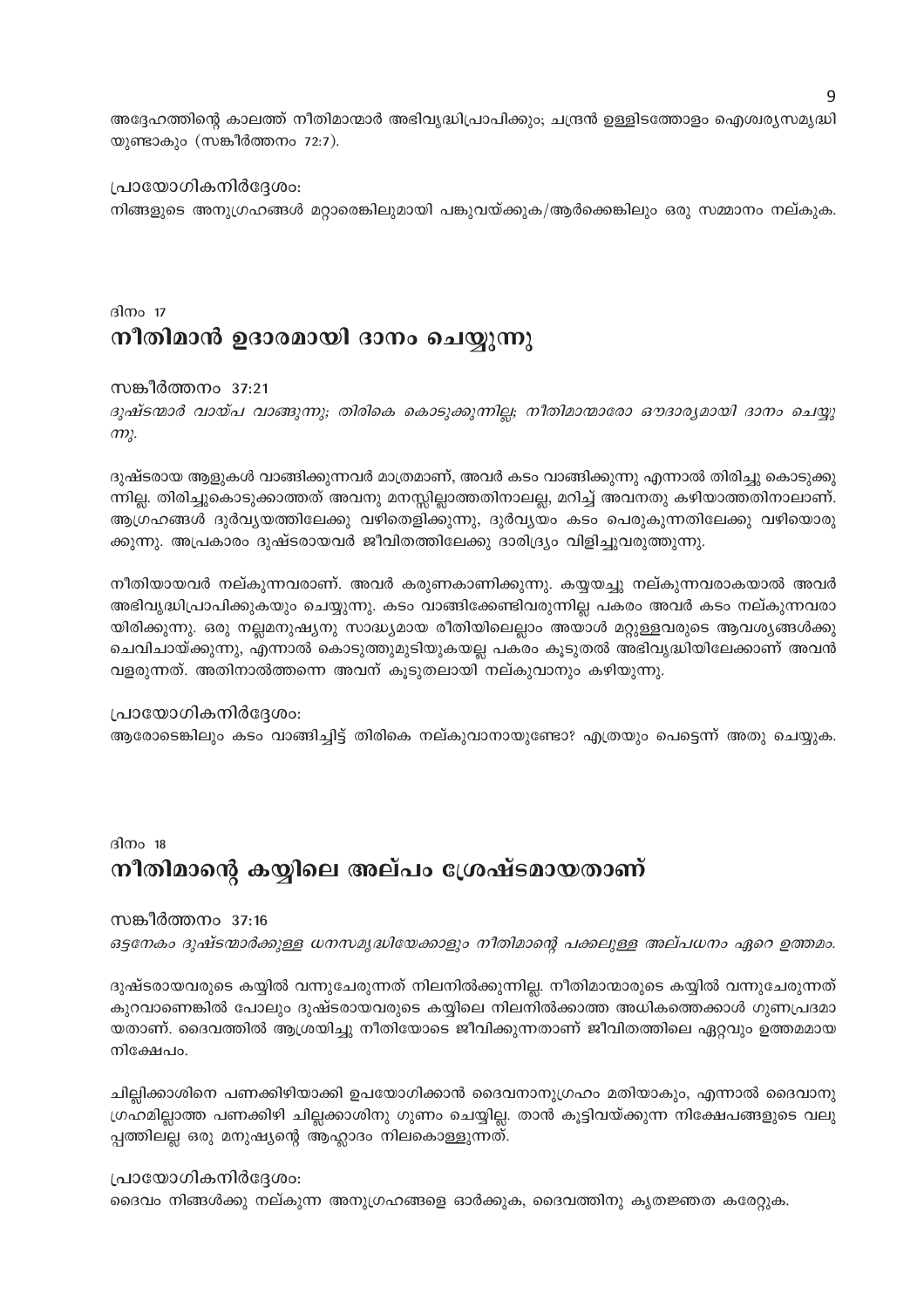# ദിനം 19 നീതിമാൻ വ്യാജമായതിനെ വെറുക്കുന്നു

#### സദൃശവാക്യം 13:5

നീതിമാൻ വ്യാജം വെറുക്കുന്നു, ദുഷ്ടനോ ലജ്ജയും അപമാനവും വരുത്തുന്നു.

നീതിമാനായ ഒരു വൃക്തി സതൃത്തെ സ്നേഹിക്കുന്നു, വ്യാജത്തെയും നുണയെയും വെറുക്കുന്നു. ദൈവം എപ്രകാരം സത്യത്തെയും വ്യാജത്തെയും പരിഗണിക്കുന്നുവോ എന്നതുപോലെയാണ് ദൈവീ കപാതയിലുള്ള ഒരു വ്യക്തിയും ഇവകളെ പരിഗണിക്കുന്നത്.

ദുഷ്ടരായവർ വ്യാജത്തെയും നുണയെയും സ്നേഹിക്കുന്നതിനാൽ ഈ വകകൾ അവരുടെമേൽ ലജ്ജയും അപമാനവും കൊണ്ടുവരുന്നു. ദുഷ്ടരുടെ രീതികൾ അറപ്പും വെറുപ്പുമുളവാക്കുന്നതും, ചിന്തയിലും പ്രവർത്തിയിലും വക്രമായതുമാണ്.

#### പ്രായോഗികനിർദ്ദേശം:

വ്യാജം പറഞ്ഞ ഏതെങ്കിലും ഒരു സാഹചര്യം ഓർമ്മയിലുണ്ടെങ്കിൽ അതിനെ തിരുത്തുക.

# ദിനം 20 നീതിമാന്റെ വായ് ജീവന്റെ <mark>ഉ</mark>റവയാണ്

#### സദൃശവാക്യം 10:11 നീതിമാന്റെ വായ് ജീവന്റെ ഉറവ; ദുഷ്ടന്റെ അധരമോ അക്രമത്തെ മറച്ചുവയ്ക്കുന്നു.

നീതിമാനായ ഒരാൾ മറ്റുള്ളവരോടും അവനവനോടുതന്നെയും സംസാരിക്കുന്നത് ജീവൻ നല്കുന്ന വചനങ്ങൾ ആയിരിക്കും. ശുദ്ധജലം ശേഖരിച്ചുവച്ചിരിക്കുന്ന ഒരു കിണർ ആളുകൾ കൂട്ടം കൂടുന്ന ഒരിടം തന്നെയാണ്. സമൂഹത്തിനു നന്മനല്കുന്ന സത്യസന്ധവും നീതിപൂർവ്വകവുമായ സംസാരം സക ലരുടെയും സംപുഷ്ടമായ ജീവിതത്തിന് അതൃന്താപേക്ഷിതമാണ്. അതു ഈ ഭൂമിയിലെ ജീവിതത്തെ സംബന്ധിച്ചായാലും ആത്മീയ ജീവിതത്തെ സംബന്ധിച്ചായാലും, ചിന്താധാരയെ സംബന്ധിച്ചായാലും സാന്മാർഗിക ജീവിതത്തെ സംബന്ധിച്ചായാലും മാറ്റമില്ലാത്ത ഒന്നാണ്.

ദുഷ്ടരായവരാകട്ടെ തങ്ങളുടെ വാക്കുകളാൽ മറ്റുള്ളവർക്ക് നാശവും മുറിവുമുണ്ടാക്കുന്നു, അതുതന്നെ അവർ സ്വയം ചെയ്യുകയും ചെയ്യുന്നു. ഇത് ജീവിതത്തെ എടുത്തുകളയുന്നു.

#### പ്രായോഗികനിർദ്ദേശം:

ഇന്നു നിങ്ങൾ ഇടപഴകുന്ന ആളുകളോടെല്ലാം ശ്രേഷ്ടമായ വാക്കുകളാൽ സംസാരിക്കുക. അവരെ പ്രോത്സാഹിപ്പിക്കുന്ന വാക്കുളാൽ ധൈര്യം നല്കുക.

ദിനം  $21$ 

# നീതിമാനായവൻ തന്റെ മൃഗങ്ങളെ കരുതുന്നു

#### സദൃശവാകൃം 12:10

നീതിമാൻ തന്റെ മൃഗത്തിന്റെ ജീവനെക്കുറിച്ചു കരുതലുള്ളവനാണ്; എന്നാൽ ദുഷ്ടന്റെ ദയാപൂർണ്ണ മായ പ്രവർത്തിപോലും ക്രൂരമാണ്.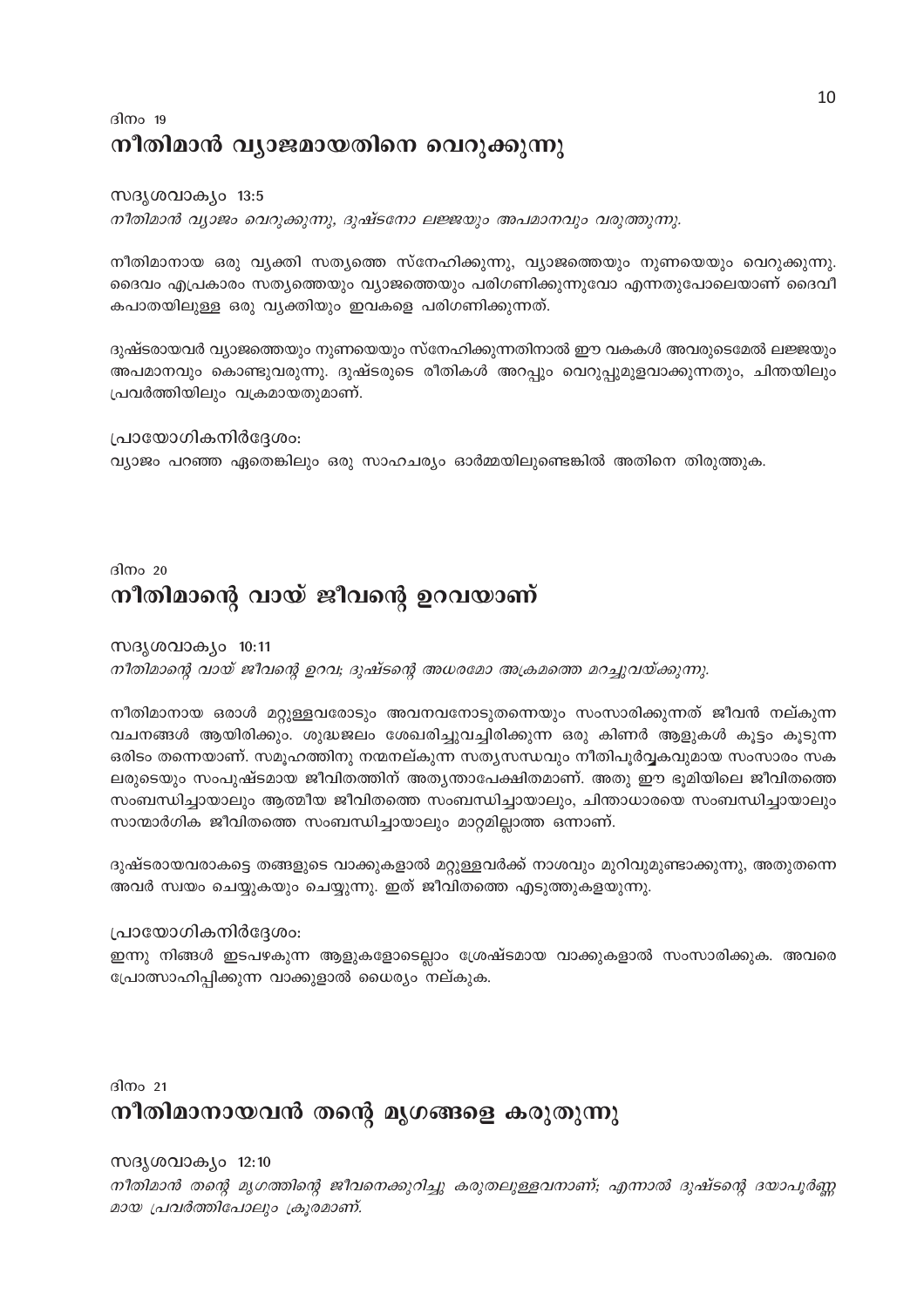മൃഗങ്ങളെപ്പോലും പരിപാലിക്കുന്നവനാണ് നമ്മുടെ ദൈവം. നീതിമാനായ/ദൈവീകനായ ഒരു വ്യക്തി അതിനാൽ തന്റെ മൃഗങ്ങളോടു കരുതലും അനുകമ്പയും കാണിക്കേണ്ടതുണ്ട്. ഒരുവന്റെ മൃഗം തന്റെ കരുണയെ ആശ്രയിക്കുന്ന ഒന്നാണ്, മാത്രമല്ല ദൈവം തന്നെയാണ് എല്ലാറ്റിന്റെയും അധികാരി. ആക യാൽ മൃഗത്തിന്റെ ഉടമസ്ഥൻ അതിനെ സ്വന്തമെന്നപോലെ അനുകമ്പയോടു കൂടെ കരുതേണ്ടതുണ്ട്.

ദൈവം നല്ലമനുഷ്യർക്കു നല്കുന്ന സംഗതികൾ എന്തായാലും അവർ അവയെ നല്ല രീതിയിൽ പരിപാ ലിക്കുന്നു എന്ന് ഈ വചനം നമ്മെ പഠിപ്പിക്കുന്നു, തങ്ങൾക്കു നല്കിയിരിക്കുന്നത് മൃഗങ്ങൾ മാത്രമാ ണെങ്കിൽ പോലും. ദുഷ്ടരായവർ തങ്ങളുടെ ആവശ്യത്തിനായി എല്ലാറ്റിനെയും ചൂഷണം ചെയ്യുകമാ ത്രമാണു ചെയ്യുന്നത്.

#### പ്രായോഗികനിർദ്ദേശം:

നിങ്ങൾക്കു വളർത്തുമൃഗങ്ങൾ ഉണ്ടെങ്കിൽ അവയെ നല്ലപോലെ കരുതുക. ഇല്ലാത്തയാളാണെങ്കിൽ പതിവായി കാണുന്ന മൃഗത്തെ കരുതുക.

ദിനം 22

# പാടാനും ആഹ്ലാദിക്കാനും കഴിയുന്ന നീതിമാൻ

സദൃശവാക്യം 29:6

ദുഷ്ടമനുഷ്യൻ സ്ഥതം പാപത്താൽ തന്നെ കെണിയിൽ വീഴുന്നു; ധർമ്മിഷ്ടൻ പാട്ടുപാടി ആനന്ദിക്കു  $m<sub>k</sub>$ .

ഒരു വൃക്തിക്ക് ദുഷ്ടസ്വഭാവമാണുള്ളതെങ്കിലും യഥാർത്ഥത്തിലുള്ള തന്റെ പാപങ്ങളാണ് അയാളെ നശിപ്പിക്കുന്നത്. ദുഷ്ടവൃക്തികൾ വിചാരിക്കുന്നത് തങ്ങളുടെ ദുഷ്ടപ്രവർത്തികളും പാപവും നല്കുന്ന സന്തോഷത്താൽ തങ്ങൾ ജീവിതം ആസ്വദിക്കുകയാണ് എന്നാണ്. എന്നാൽ ഇക്കാര്യങ്ങൾ തങ്ങളുടെ പേടിസ്വപ്നവും കെണിയുമായിത്തീരുമെന്നതാണ് സത്യം.

പാപം ദുഷ്ടരുടെ ഉല്ലാസമാകുമ്പോൾ പാട്ടും ആനന്ദവും നീതിമാന്മാരുടെ അവകാശമായിത്തീരുന്നു. അവരുടെ പാട്ടും ആനന്ദവുമെല്ലാം അവരുടെ ഉള്ളിൽനിന്നു പുറത്തേക്കുവരുന്ന വികാരപ്രകടനങ്ങൾ ആണ് – പാപവും പാപത്തിൽനിന്നുള്ള ഉല്ലാസങ്ങളും ദുഷ്ടവ്യക്തികളുടെ ഉള്ളിൽനിന്നും പുറപ്പെട്ടുവ രുന്നതുപോലെ.

പ്രായോഗികനിർദ്ദേശം: കുറച്ചുപാട്ടുകൾ ഉറക്കെ പാടി ദൈവത്തെ സ്തുതിക്കുക.

ദിനം 23

# നീതിമാന്മാർ അഭിവൃദ്ധിപ്പെടുമ്പോൾ പട്ടണം സന്തോഷിക്കുന്നു

സദൃശവാക്യം 11:10

നീതിമാൻ അഭിവൃദ്ധിപ്പെടുമ്പോൾ നഗരവാസികൾ ആനന്ദിക്കുന്നു; ദുഷ്ടൻ നശിക്കുമ്പോൾ ഉല്ലാസ ഘോഷങ്ങൾ ഉണ്ടാകും.

തന്റെ നീതിമാന്മാരിലൂടെ ദൈവം മനുഷ്യർക്കു നന്മവർഷിക്കുന്നു. അവർ അനുഗ്രഹിക്കപ്പെടുമ്പോൾ അവരടങ്ങുന്ന സമൂഹവും അനുഗ്രഹിക്കപ്പെടുന്നു. നീതിമാനായ മനുഷ്യൻ പ്രോത്സാഹിപ്പിക്കപ്പെടുകയും

11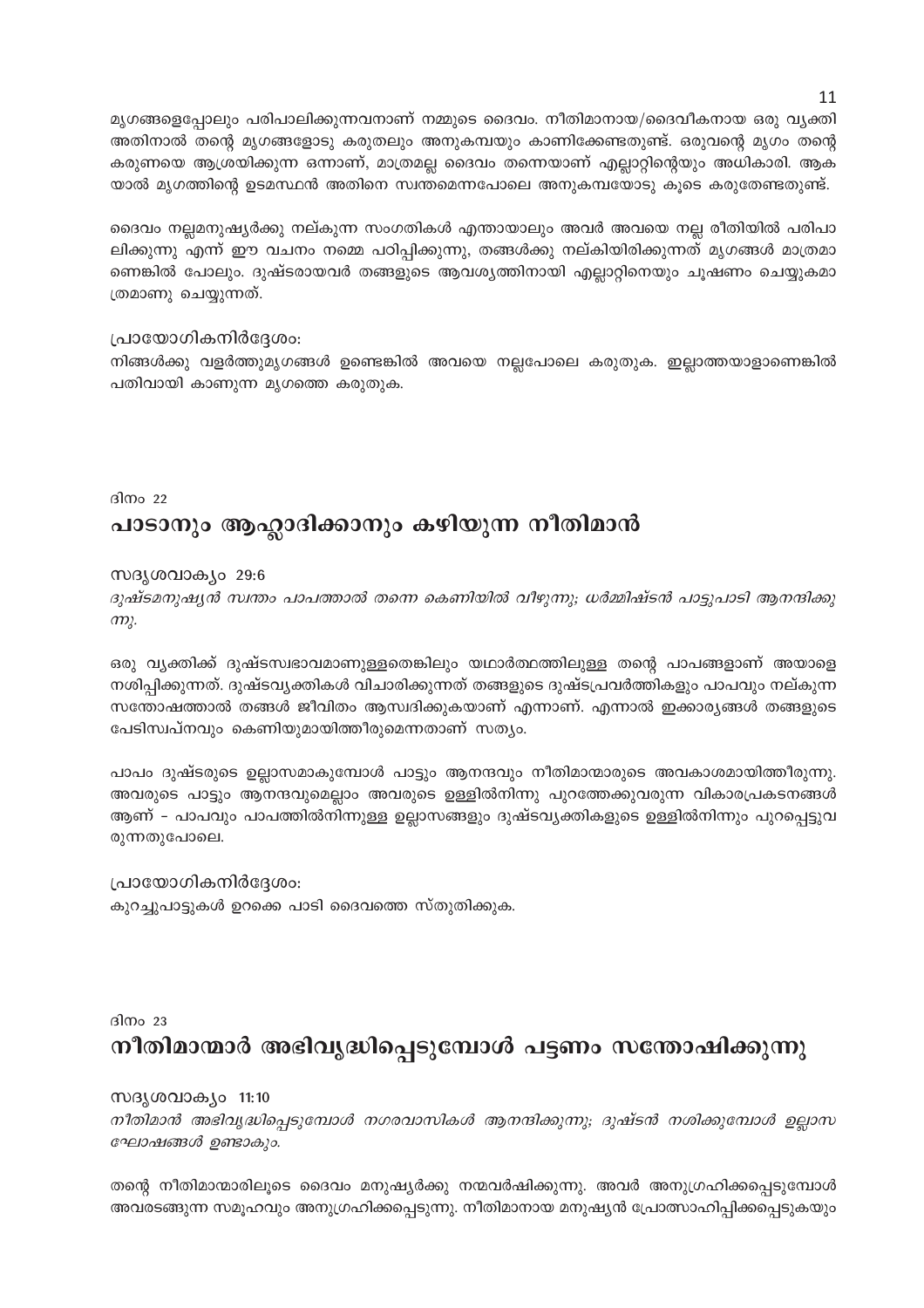അധികാരസ്ഥാനത്തും ഉത്തരവാദത്തങ്ങളിലും എത്തിച്ചേരുമ്പോഴും പട്ടണത്തിന് ആഹ്ലാദിക്കാൻ ഇട യാകുന്നു. അത്തരം ആളുകൾ ഭാഗഭാക്കാകുന്ന ഭരണകേന്ദവും നീതിപീഠവും സന്തോഷിക്കുന്നു. കാരണം അവരുടെ കീഴിൽ ജോലിചെയ്യുന്നവർക്ക് നീതിപൂർവ്വകമായും സമാധാനത്തോടെയും ജോലികൾ നിറ വേറ്റാനും ജനനന്മക്കുതകുന്ന വിധത്തിൽ പൊതുഭരണം നടത്താനും കഴിയും.

ദുഷ്ടരായവർ നശിക്കുമ്പോൾ സമൂഹം ആഹ്ലാദിക്കുന്നു. നീതിയായവരുടെ ഉയർച്ചയിൽ സമൂഹം ആഹ്ലാ ദിക്കുന്നതുപോലെതന്നെ ദുഷ്ടരായവരുടെ വിനാശത്തിൽ സമൂഹം ഒന്നാകെ സന്തോഷിക്കുന്നു. ദുഷ്ട രായ ആളുകളുടെ കാലശേഷം ആരും അവരെ മനസ്സുകൊണ്ട് ഓർക്കുന്നില്ല.

നീതിമാൻ ജയഘോഷം കൊള്ളുമ്പോൾ മഹോത്സവം; നീതികെട്ടവൻ അധികാരത്തിലേറുമ്പോൾ മനു ഷ്യൻ സ്വയം ഒളിക്കുന്നു (സദൃശവാക്യം 28:12)

നീതിമാൻ തഴയ്ക്കുമ്പോൾ ജനങ്ങൾ ആനന്ദിക്കും; ദുഷ്ടൻ ഭരിക്കുമ്പോൾ ജനങ്ങൾ ഞരങ്ങും (സദൃശ വാക്യം 29:2)

#### പ്രായോഗികനിർദ്ദേശം:

ചെറുപ്പകാലംതൊട്ടേ നിങ്ങളെ നേർവഴി നടത്താൻ സഹായിച്ച ആളുകളെ ഓർക്കുക, അവരെ ഓർത്ത് ദൈവത്തിനു നന്ദി കരേറ്റുക. പറ്റുമെങ്കിൽ അവർക്ക് ഒരു നന്ദിസൂചക കുറിപ്പും നല്കുക.

### ദിനം 24 നീതിമാന്മാർ എന്നേയ്ക്കും നിലനിൽക്കുന്നു

#### സദൃശവാക്യം 10:25

ചുഴലിക്കാറ്റ് അടിക്കുമ്പോൾ ദുഷ്ടന്മാർ ഇല്ലാതെപോകും. നീതിമാനോ എന്നേക്കും ഉറച്ചു നില്ക്കും.

ദുഷ്ടർ ഊന്നിനില്ക്കുന്ന സ്ഥലങ്ങളുടെ അസ്ഥിരവും അപകടകരവുമായ അവസ്ഥയെക്കുറിച്ച് വചനം ഊന്നിപ്പറയുന്നു. പ്രയാസങ്ങളും (കൊടുങ്കാറ്റ്) എല്ലാവരുടെ ജീവിതത്തിലും വന്നുചേരും. എന്നാൽ അതുവന്നുചേരുന്ന സമയത്ത് പിടിച്ചുനിൽക്കാൻ ദുഷ്ടരായ ആളുകൾക്ക് ഒരു ഇടവും കാണുകയില്ല. ശക്തമായ കൊടുങ്കാറ്റ് അതിന്റെ വഴിയിലുള്ള എല്ലാറ്റിനേയും തൂക്കിയെടുത്തു നശിപ്പിക്കുന്നതു പോലെയാണ് ദൈവക്രോധം ദുഷ്ടരായ ആളുകളെ തിരഞ്ഞുപിടിച്ചു നശിപ്പിക്കുന്നത്. ഒരു വേരോ ശിഖരമോ ഒന്നും ബാക്കിവയ്ക്കാൻ കാണുകയില്ല.

പാറപ്പുറത്തു വീടുപണിത ജ്ഞാനിയായമനുഷ്യനെക്കുറിച്ച് സുവിശേഷത്തിൽ യേശു സൂചിപ്പിച്ചതുപോലെ (മത്തായി 7:24–27), നീതിമാനു പിടിച്ചുനില്ക്കാനായി നിത്യമായതും ഉറപ്പുള്ളതുമായ ഒരു അടിസ്ഥാന മുണ്ട്, ഏതു കാറ്റിനേയും കോളിനേയും അതിജീവിക്കാൻ.

#### പ്രായോഗികനിർദ്ദേശം:

നിങ്ങളുടെ ജീവിതത്തിൽ വന്നുചേരുന്ന ഏതു ദുരന്തത്തെയും ശരിയായവിധത്തിൽ കൈകാര്യം ചെയ്യാ നുള്ള ജ്ഞാനം നല്കുവാനായി ദൈവത്തോടു യാചിക്കുക.

ദിനം 25

# നീതിമാന്റെ ഭവനം സുസ്ഥിരമായതാണ്

സദൃശവാക്യം 12:7 ദുഷ്ടൻ പരാജിതനായി നാശമടയും; നീതിമാന്റെ ഭവനമോ നിലനില്ക്കും. 12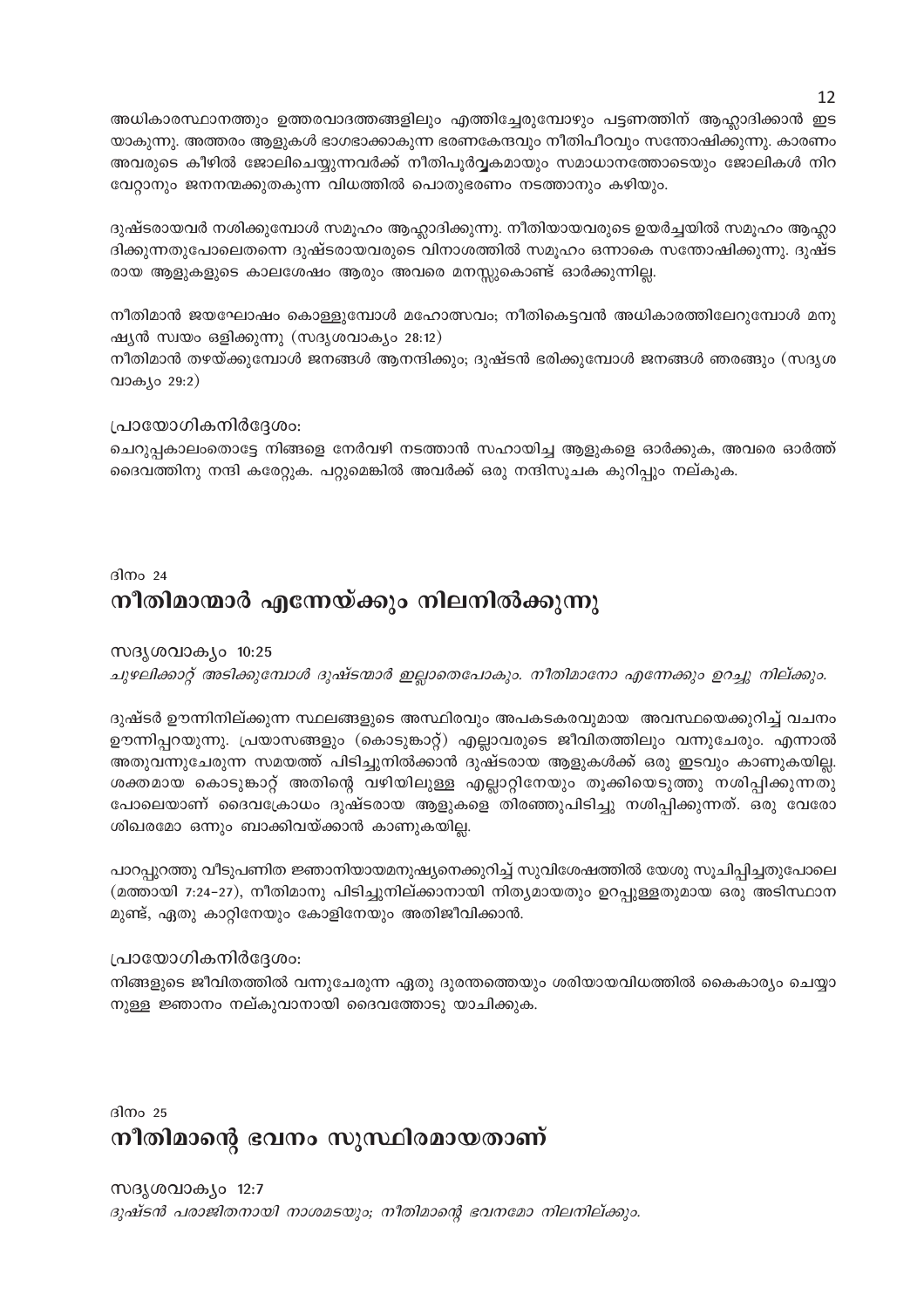നീതിയിൽ അടിസ്ഥാനമില്ലാത്തതിനാൽ ദുഷ്ടരായവർ ഉറച്ചുനില്ക്കുന്നില്ല, അതിനവർക്കു സാദ്ധ്യവുമ ല്ല. എത്രശക്തരായ ആളുകളായാലും അവർ പിഴുതെറിയപ്പെടുകയും നശിപ്പിക്കപ്പെടുകയും ചെയ്യും.

ദൈവീകരായ പുരുഷന്മാരെയും സ്ത്രീകളെയും ദൈവം സംരക്ഷിക്കും. ദുഷ്ടരായ ആളുകളുടെ സക ലതും തൂത്തെറിയപ്പെടുന്ന കൊടുങ്കാറ്റിൽ നീതിമാന്മാരുടെ ഭവനവും സ്വന്തമായതും അതിജീവിക്കപ്പെ  $S_{\alpha}$ o.

#### പ്രായോഗികനിർദ്ദേശം:

കൂടുതൽ നീതിയായ ജീവിതം നയിക്കേണ്ട വഴികകൾ കുടുംബമൊന്നിച്ചു ചർച്ചചെയ്യുക, ഒരുമിച്ചു പ്രാർത്ഥി ക്കുക.

ദിനം 26

# നീതിമാന്റെ വെളിച്ചം ശോഭയോടെ പ്രകാശിക്കുന്നു

#### സദൃശവാക്യം 13:9

നീതിമാന്റെ വെളിച്ചം പ്രശോഭിക്കുന്നു; ദുഷ്ടന്റെ വിളക്കോ കെട്ടുപോകും.

നീതിയെന്നത് (ജീവിതയാഥാർത്ഥ്യങ്ങളിൽ ദൈവീകത പ്രവർത്തിക്കുന്നത്) വെളിച്ചവും ആനന്ദവുമായി ചേർന്നു നില്ക്കുന്ന ഒന്നാണ്. നീതിമാനെന്നു വിചാരിക്കുന്ന ഒരു വ്യക്തിയുടെ ജീവിതത്തിൽ വെളി ച്ചവും ആനന്ദവും ഇല്ലെങ്കിൽ അതിൽ എന്തൊക്കെയോ പന്തികേടുണ്ട്.

നീതി എന്നത് വെളിച്ചവുമായി ഒത്തുചേരുന്ന ഒന്നാണ്, എന്നാൽ ദുഷ്ടത ഇരുളുമായി ചേർന്നുപോകു ന്നു. ഇവിടെ പറയുന്ന ഇരുട്ട് നീതിമാനായ ഒരു ദൈവത്തിൽ നിന്നുമുള്ള ന്യായവിധിയുടെ അനന്തരഫ ലമായുണ്ടാകുന്ന ഒന്നാണ് – അനീതിയെ അവൻ കെടുത്തിക്കളയും.

പ്രായോഗികനിർദ്ദേശം:

മത്തായിയുടെ ആറാം അദ്ധ്യായം വായിച്ച് നീതിപ്രവർത്തികളെക്കുറിച്ച് ധ്യാനിക്കുക.

ദിനം 27 നീതിമാന്റെ സന്തതിയെ ദൈവം കാത്തുകൊള്ളും

#### സദൃശവാക്യം 11:21

ദുഷ്ടനു ശിക്ഷ വരാതിരിക്കില്ല, നിശ്ചയം; നീതിമാന്റെ സന്തതിയോ, വിടുതൽ പ്രാപിക്കും.

മനുഷ്യന് - അവൻ ഒറ്റയ്ക്കായാലും കൂട്ടമായിട്ടായാലും - ദൈവത്തെ എതിർക്കുവാൻ സാദ്ധ്യമല്ല. ദൈവഹിതത്തിനെതിരെ മനുഷ്യർ സംഘടിച്ചപ്പോൾ ദൈവം അവരെ എപ്രകാരം എതിർത്തു എന്നുള്ള തിന് ബാബേൽ ഗോപുരം ഉത്തമ ദൃഷ്ടാന്തമാണ് (ഉല്പത്തി 11:1-9).

എന്നാൽ നീതിമാന്റെ സന്തതികളെ ദൈവം കാത്തുസംരക്ഷിക്കും. ദൈവത്തിന്റെ അനുഗ്രഹം നീതി മാന്റെ സന്തതികളുടെമേൽ ഉണ്ടാകും കാരണം അവർ നീതിസന്തതികളാണ്.

പ്രായോഗികനിർദ്ദേശം:

നിങ്ങളുടെ സന്തതികളെ നീതിയെക്കുറിച്ചു പഠിപ്പിക്കാനായി കുറച്ചു സമയം കണ്ടെത്തുക.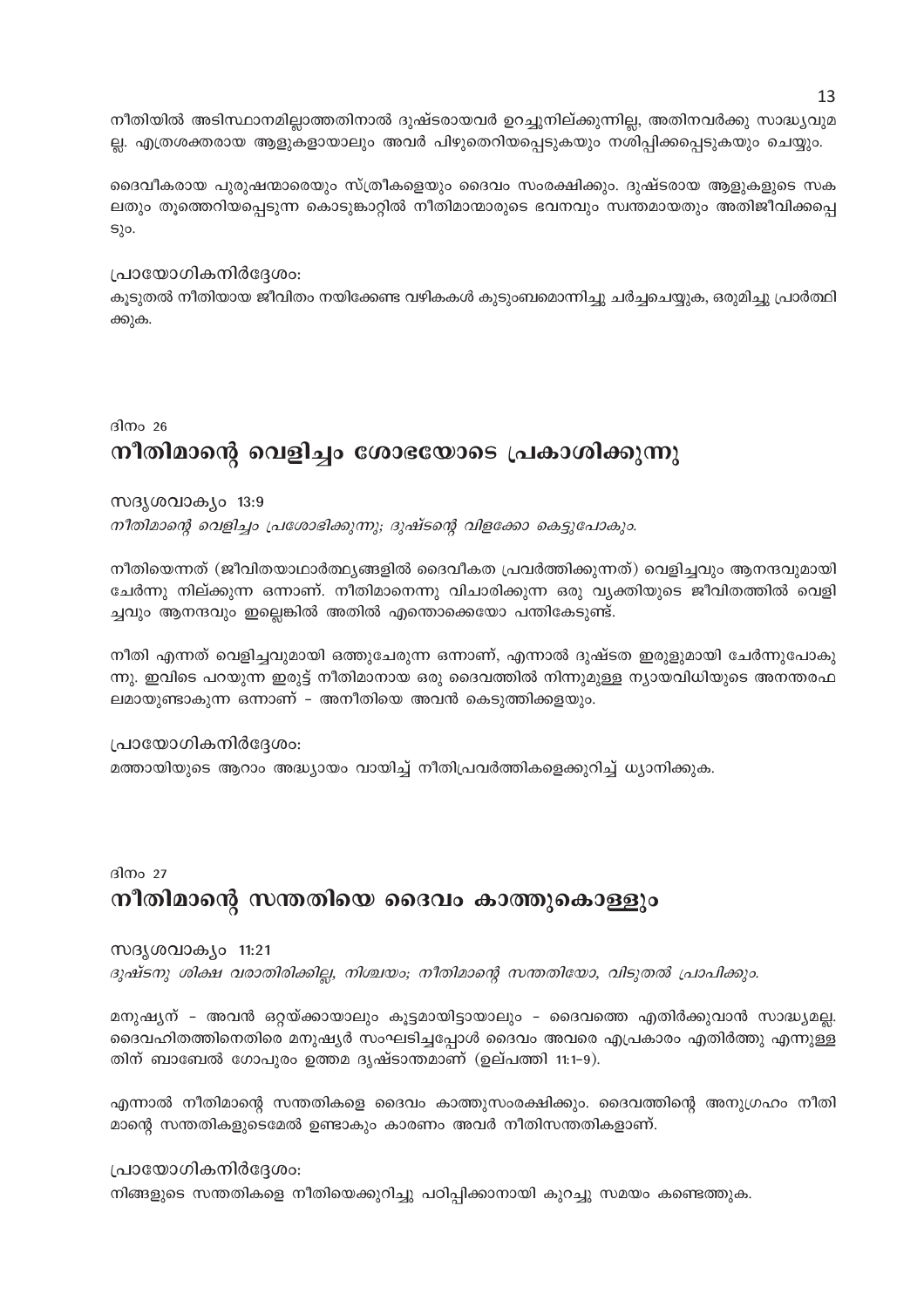# ദിനം 28 നീതിമാൻ തന്റെ വാക്കുകൾ സൂക്ഷിച്ചുപയോഗിക്കുന്നു

#### സദൃശവാക്യം 15:28

എങ്ങനെ ഉത്തരം പറയണമെന്നു നീതിമാന്റെ ഹൃദയം ആലോചിക്കുന്നു, ദുഷ്ടന്റെ വായോ തിന്മകൾ വമിക്കുന്നു.

ദൈവത്തിന്റെ നീതിമാനായ വ്യക്തി, താൻ എന്തുമറുപടി പറയുന്നു എന്താണു പറയേണ്ടത് എന്നകാര്യ ങ്ങളെക്കുറിച്ച് മുൻകൂറായി ചിന്തിക്കുന്നു. അപ്പപ്പോൾ തോന്നുന്ന വികാരത്തെ അടിസ്ഥാനമാക്കാതെയും തോന്നുന്ന പ്രതികരണത്തിൽനിന്നും പെരുമാറാതെയും നീതിമാൻ വാക്കുകളെ സൂക്ഷിക്കുന്നു.

എന്നാൽ ദുഷ്ടരെ സംബന്ധിച്ചാകട്ടെ തങ്ങളുടെ വായിൽനിന്നും പുറപ്പെടുന്ന വാക്കുകൾക്ക് നിയന്ത്ര ണമില്ല. തിന്മയായ വാക്കുകളും തിന്മയായ ആശയങ്ങളും അവരുടെ വായിൽനിന്നും തടസ്സമില്ലാതെ ഒഴുകിവരുന്നു. അതിനെക്കുറിച്ചു ചിന്തിക്കുകയോ ജ്ഞാനത്തോടെ പര്യാലോചിക്കുകയോ ചെയ്യുന്നില്ല.

വാക്കുകളും ചിന്തകളും ചെറുതായാലും ശ്രേഷ്ടമായതാക്കുക എന്നതാണ് ഇവിടെ നമുക്കുള്ള ഉപദേ ശം. വാക്കുപെരുകുന്നേടത്തു പാപമില്ലാതിരിക്കയില്ല. അധരം അടക്കുന്നവനോ ബുദ്ധിമാൻ (സദൃശ വാക്യം 10:19)

#### പ്രായോഗികനിർദ്ദേശം:

എന്തു സംസാരിക്കുന്നതിനുമുമ്പും ചിന്തിക്കുന്ന ശീലം വളർത്തിയെടുക്കുക.

#### ദിനം 29

# നീതിമാൻ ദൈവീകവഴികളിൽ നടക്കുന്നു

#### ഹോശേയ 14:9

ഈ വസ്തുതകൾ ഗ്രഹിപ്പാൻ തക്കവണ്ണം നിങ്ങളിൽ ജ്ഞാനി ആര്? ഇതു വിവേചിക്കുന്നവൻ ആര്? യഹോവയുടെ വഴികൾ ചൊവ്വുള്ളവതന്നെ. നീതിമാന്മാർ അതിൽ നടക്കും; മത്സരികളോ, അതിൽ ഇട റിവീഴും.

മനുഷ്യന്റെ മുന്നിൽ രണ്ടുവഴികളാണുള്ളത് – കർത്താവിനെതിരെ മറുതലിച്ച് വീണ്ടും വീണ്ടും ഇടറിവീഴുക എന്നത് ഒന്നും കർത്താവിലേക്കു തിരിഞ്ഞ് അവിടുത്തെ വഴികളിൽ സുരക്ഷിതമായി നടക്കുക എന്നത് മറ്റൊന്നും. ആദ്യത്തെ വഴി ബുദ്ധിശൂന്യമായതും രണ്ടാമത്തെവഴി ജ്ഞാനപൂർണ്ണമായതും ആണ് എന്നു എടുത്തു പറയേണ്ടതില്ലല്ലോ!

ദൈവം തന്റെ മഹാകരുണയാൽ മാനസാന്തരത്തിനും വീണ്ടെടുപ്പിനുമുള്ള മഹത്തായ അവസരങ്ങൾ സദാനല്കുന്നു. ജ്ഞാനിയായ മനുഷ്യൻ ഇതു മനസ്സിലാക്കുന്നു.

കർത്താവിന്റെ വഴികളിൽ ശരി കണ്ടെത്തുന്ന വിവേകിയായ വ്യക്തി ന്യായവിധിയെന്ന ചിന്തയുടെ ഭയാ നകതയിൽപോലും ന്യായവിധി മാനസാന്തരത്തിലേക്കുള്ള ഒരു ക്ഷണമായി കണ്ടു പെരുമാറുന്നു.

#### പ്രായോഗികനിർദ്ദേശം:

കർത്താവിന്റെ വഴികളിൽ ഇടറുന്നവരാണോ നിങ്ങൾ? തുറന്നു സംസാരിച്ച് ഉപദേശം തേടുക.